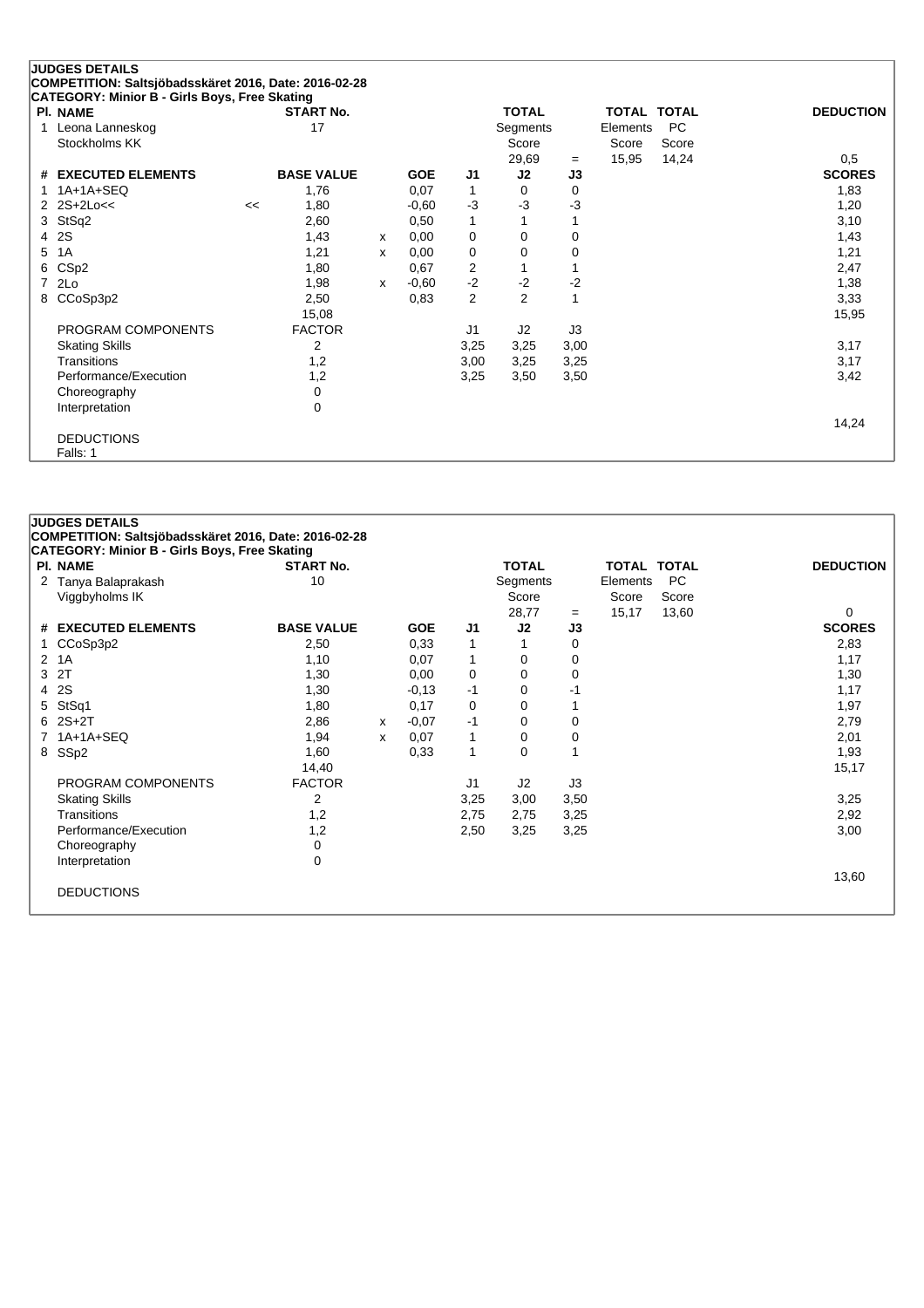|   | <b>JUDGES DETAILS</b><br>COMPETITION: Saltsjöbadsskäret 2016, Date: 2016-02-28 |    |                   |   |            |                |              |      |                    |           |                  |
|---|--------------------------------------------------------------------------------|----|-------------------|---|------------|----------------|--------------|------|--------------------|-----------|------------------|
|   | <b>CATEGORY: Minior B - Girls Boys, Free Skating</b>                           |    |                   |   |            |                |              |      |                    |           |                  |
|   | <b>PI. NAME</b>                                                                |    | <b>START No.</b>  |   |            |                | <b>TOTAL</b> |      | <b>TOTAL TOTAL</b> |           | <b>DEDUCTION</b> |
| 3 | <b>Charlotta Persson</b>                                                       |    | 27                |   |            |                | Segments     |      | Elements           | <b>PC</b> |                  |
|   | Stockholms Allmänna Skridskoklubb                                              |    |                   |   |            |                | Score        |      | Score              | Score     |                  |
|   |                                                                                |    |                   |   |            |                | 25,69        | $=$  | 14,09              | 12,10     | 0,5              |
| # | <b>EXECUTED ELEMENTS</b>                                                       |    | <b>BASE VALUE</b> |   | <b>GOE</b> | J1             | J2           | J3   |                    |           | <b>SCORES</b>    |
|   | 2F<<                                                                           | << | 0,50              |   | $-0,30$    | $-3$           | $-3$         | $-3$ |                    |           | 0,20             |
|   | $2$ $2$ $Lo+2$ $Lo+2$                                                          |    | 3,60              |   | $-0,30$    | $-1$           | -1           | $-1$ |                    |           | 3,30             |
| 3 | StSq1                                                                          |    | 1,80              |   | 0,33       | 0              |              |      |                    |           | 2,13             |
| 4 | SSp2                                                                           |    | 1,60              |   | 0,50       | 1              |              |      |                    |           | 2,10             |
| 5 | 2S+1A+SEQ                                                                      |    | 2,11              | X | $-0.07$    | $\mathbf 0$    | 0            | -1   |                    |           | 2,04             |
| 6 | 2S                                                                             |    | 1,43              | x | 0,00       | $\mathbf 0$    | $\Omega$     | 0    |                    |           | 1,43             |
| 7 | 2F                                                                             |    | 2,09              | x | $-0,40$    | $-1$           | $-1$         | $-2$ |                    |           | 1,69             |
| 8 | CCoSp2pB                                                                       |    | 1,50              |   | $-0,30$    | $-1$           | $-1$         | $-1$ |                    |           | 1,20             |
|   |                                                                                |    | 14,63             |   |            |                |              |      |                    |           | 14,09            |
|   | PROGRAM COMPONENTS                                                             |    | <b>FACTOR</b>     |   |            | J <sub>1</sub> | J2           | J3   |                    |           |                  |
|   | <b>Skating Skills</b>                                                          |    | 2                 |   |            | 2,75           | 2,75         | 2,75 |                    |           | 2,75             |
|   | Transitions                                                                    |    | 1,2               |   |            | 2,75           | 2,50         | 2,50 |                    |           | 2,58             |
|   | Performance/Execution                                                          |    | 1,2               |   |            | 3,00           | 3,00         | 2,75 |                    |           | 2,92             |
|   | Choreography                                                                   |    | 0                 |   |            |                |              |      |                    |           |                  |
|   | Interpretation                                                                 |    | 0                 |   |            |                |              |      |                    |           |                  |
|   |                                                                                |    |                   |   |            |                |              |      |                    |           | 12,10            |
|   | <b>DEDUCTIONS</b>                                                              |    |                   |   |            |                |              |      |                    |           |                  |
|   | Falls: 1                                                                       |    |                   |   |            |                |              |      |                    |           |                  |

|                      | <b>JUDGES DETAILS</b>                                 |    |                   |   |            |                |                |             |                    |           |                  |
|----------------------|-------------------------------------------------------|----|-------------------|---|------------|----------------|----------------|-------------|--------------------|-----------|------------------|
|                      | COMPETITION: Saltsjöbadsskäret 2016, Date: 2016-02-28 |    |                   |   |            |                |                |             |                    |           |                  |
|                      | <b>CATEGORY: Minior B - Girls Boys, Free Skating</b>  |    |                   |   |            |                |                |             |                    |           |                  |
|                      | <b>PI. NAME</b>                                       |    | <b>START No.</b>  |   |            |                | <b>TOTAL</b>   |             | <b>TOTAL TOTAL</b> |           | <b>DEDUCTION</b> |
|                      | 4 Elicia Ling                                         |    | 28                |   |            |                | Segments       |             | Elements           | <b>PC</b> |                  |
|                      | <b>IFK Österåkers KK</b>                              |    |                   |   |            |                | Score          |             | Score              | Score     |                  |
|                      |                                                       |    |                   |   |            |                | 24,52          | $=$         | 11,82              | 13,20     | 0,5              |
|                      | # EXECUTED ELEMENTS                                   |    | <b>BASE VALUE</b> |   | <b>GOE</b> | J1             | J2             | J3          |                    |           | <b>SCORES</b>    |
|                      | 1 1 A                                                 |    | 1,10              |   | $-0,27$    | $-1$           | $-1$           | $-2$        |                    |           | 0,83             |
| $\mathbf{2}^{\circ}$ | <b>2S</b>                                             |    | 1,30              |   | $-0,20$    | $-1$           | $-1$           | $-1$        |                    |           | 1,10             |
| 3                    | StSq1                                                 |    | 1,80              |   | 0,33       | 0              |                |             |                    |           | 2,13             |
|                      | $1A+1Loc<$                                            | << | 1,10              |   | $-0,27$    | $-1$           | $-1$           | $-2$        |                    |           | 0,83             |
|                      | 5 CCoSp3p2                                            |    | 2,50              |   | 0,67       | 1              | $\overline{2}$ |             |                    |           | 3,17             |
|                      | 6 1Lz                                                 |    | 0,66              | X | 0,07       | 1              | 0              | $\mathbf 0$ |                    |           | 0,73             |
|                      | 7 1F+1Lo                                              |    | 1,10              | x | 0,00       | 0              | 0              | 0           |                    |           | 1,10             |
|                      | 8 SSp2                                                |    | 1,60              |   | 0,33       | $\mathbf 0$    |                |             |                    |           | 1,93             |
|                      |                                                       |    | 11,16             |   |            |                |                |             |                    |           | 11,82            |
|                      | PROGRAM COMPONENTS                                    |    | <b>FACTOR</b>     |   |            | J <sub>1</sub> | J2             | J3          |                    |           |                  |
|                      | <b>Skating Skills</b>                                 |    | 2                 |   |            | 3,25           | 3,00           | 2,75        |                    |           | 3,00             |
|                      | Transitions                                           |    | 1,2               |   |            | 3,00           | 2,75           | 2,75        |                    |           | 2,83             |
|                      | Performance/Execution                                 |    | 1,2               |   |            | 3,25           | 3,25           | 3,00        |                    |           | 3,17             |
|                      | Choreography                                          |    | 0                 |   |            |                |                |             |                    |           |                  |
|                      | Interpretation                                        |    | 0                 |   |            |                |                |             |                    |           |                  |
|                      |                                                       |    |                   |   |            |                |                |             |                    |           | 13,20            |
|                      | <b>DEDUCTIONS</b>                                     |    |                   |   |            |                |                |             |                    |           |                  |
|                      | Falls: 1                                              |    |                   |   |            |                |                |             |                    |           |                  |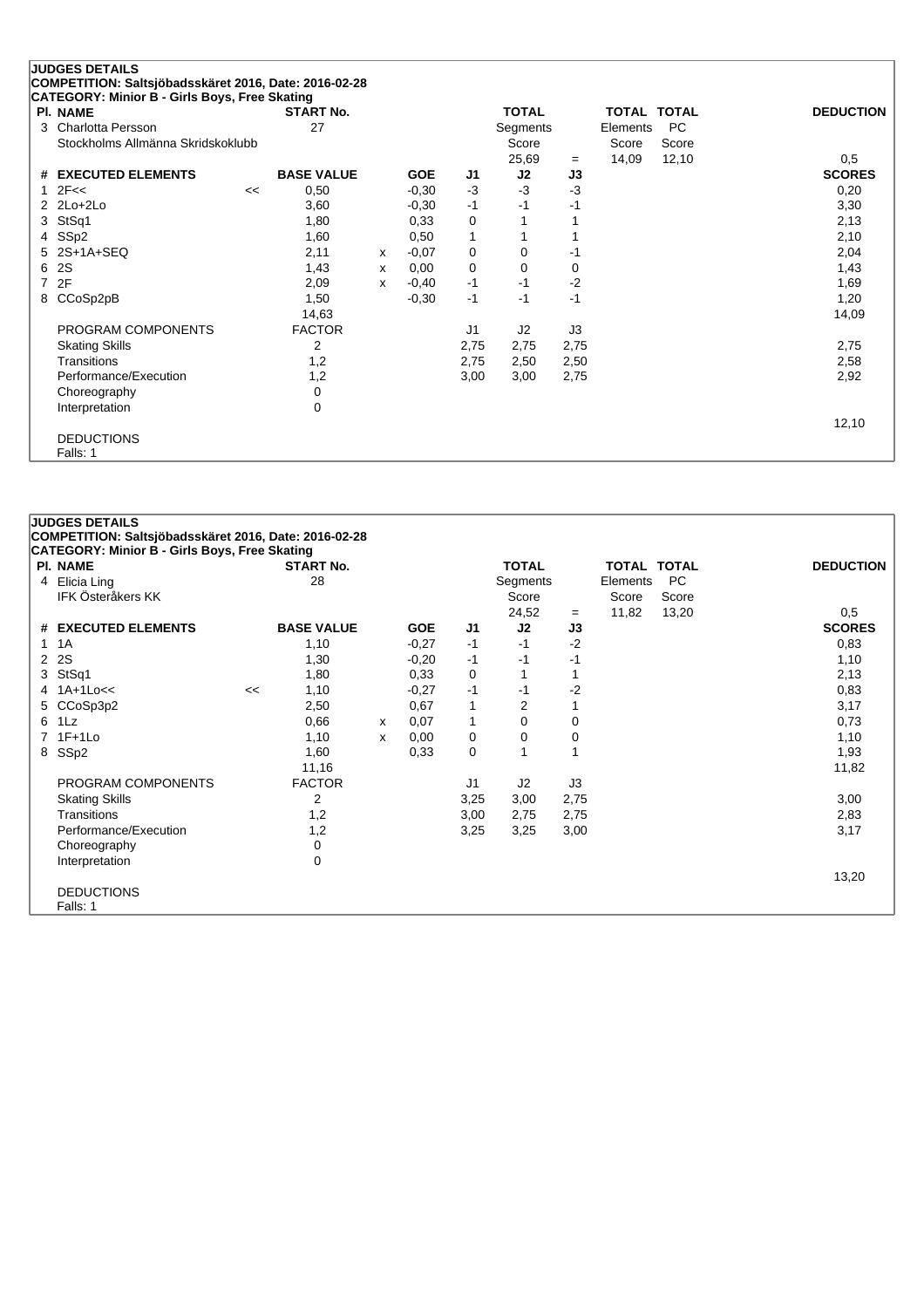| CATEGORY: Minior B - Girls Boys, Free Skating<br>PI. NAME | <b>START No.</b>  |   |            |                | <b>TOTAL</b> |      | <b>TOTAL TOTAL</b> |           | <b>DEDUCTION</b> |
|-----------------------------------------------------------|-------------------|---|------------|----------------|--------------|------|--------------------|-----------|------------------|
| Agnes Wikström<br>5.                                      | 25                |   |            |                | Segments     |      | Elements           | <b>PC</b> |                  |
| <b>IFK Österåkers KK</b>                                  |                   |   |            |                | Score        |      | Score              | Score     |                  |
|                                                           |                   |   |            |                | 24,45        | $=$  | 11,35              | 13,10     | 0                |
| # EXECUTED ELEMENTS                                       | <b>BASE VALUE</b> |   | <b>GOE</b> | J1             | J2           | J3   |                    |           | <b>SCORES</b>    |
| 1A<br>1.                                                  | 1,10              |   | 0,00       | 0              | 0            | 0    |                    |           | 1,10             |
| $1\mathsf{L}z$<br>2                                       | 0,60              |   | 0,07       | 1              | 0            | 0    |                    |           | 0,67             |
| SSp1<br>3                                                 | 1,30              |   | 0,33       | 1              |              | 0    |                    |           | 1,63             |
| StSq1<br>4                                                | 1,80              |   | 0,50       | 1              |              |      |                    |           | 2,30             |
| $1$ Lo $+1$ Lo<br>5.                                      | 1,10              | X | 0,13       | 1              |              | 0    |                    |           | 1,23             |
| $1F+1A+SEQ$<br>6                                          | 1,41              | x | 0,13       | $\mathbf{1}$   |              | 0    |                    |           | 1,54             |
| 1F<br>7                                                   | 0,55              | x | 0,00       | 0              | 0            | 0    |                    |           | 0,55             |
| CCoSp3p1<br>8                                             | 2,00              |   | 0,33       | 0              |              |      |                    |           | 2,33             |
|                                                           | 9,86              |   |            |                |              |      |                    |           | 11,35            |
| PROGRAM COMPONENTS                                        | <b>FACTOR</b>     |   |            | J <sub>1</sub> | J2           | J3   |                    |           |                  |
| <b>Skating Skills</b>                                     | 2                 |   |            | 2,75           | 3,25         | 3,00 |                    |           | 3,00             |
| Transitions                                               | 1,2               |   |            | 2,50           | 3,25         | 2,75 |                    |           | 2,83             |
| Performance/Execution                                     | 1,2               |   |            | 2,75           | 3,50         | 3,00 |                    |           | 3,08             |
| Choreography                                              | 0                 |   |            |                |              |      |                    |           |                  |
| Interpretation                                            | $\mathbf 0$       |   |            |                |              |      |                    |           |                  |
|                                                           |                   |   |            |                |              |      |                    |           | 13,10            |

|              | <b>JUDGES DETAILS</b>                                 |                   |              |            |      |              |             |                    |       |                  |
|--------------|-------------------------------------------------------|-------------------|--------------|------------|------|--------------|-------------|--------------------|-------|------------------|
|              | COMPETITION: Saltsjöbadsskäret 2016, Date: 2016-02-28 |                   |              |            |      |              |             |                    |       |                  |
|              | CATEGORY: Minior B - Girls Boys, Free Skating         |                   |              |            |      |              |             |                    |       |                  |
|              | <b>PI. NAME</b>                                       | <b>START No.</b>  |              |            |      | <b>TOTAL</b> |             | <b>TOTAL TOTAL</b> |       | <b>DEDUCTION</b> |
|              | 6 Cassandra Lagerman                                  | 4                 |              |            |      | Segments     |             | Elements           | PC.   |                  |
|              | Föreningen Solna Konståkning                          |                   |              |            |      | Score        |             | Score              | Score |                  |
|              |                                                       |                   |              |            |      | 23,83        | $=$         | 11,57              | 12,26 | 0                |
|              | # EXECUTED ELEMENTS                                   | <b>BASE VALUE</b> |              | <b>GOE</b> | J1   | J2           | J3          |                    |       | <b>SCORES</b>    |
| $\mathbf 1$  | $1F+1Lo$                                              | 1,00              |              | 0,20       | 2    |              | 0           |                    |       | 1,20             |
| $\mathbf{2}$ | 1F                                                    | 0,50              |              | 0,07       | 1    | 0            | $\mathbf 0$ |                    |       | 0,57             |
| 3            | 1A+1A+SEQ                                             | 1,76              |              | 0,07       | 1    | 0            | 0           |                    |       | 1,83             |
| 4            | CCoSp3pB                                              | 1,70              |              | 0,50       | 1    |              |             |                    |       | 2,20             |
| 5            | StSq1                                                 | 1,80              |              | 0,50       | 1    |              |             |                    |       | 2,30             |
| 6            | 1A                                                    | 1,21              | $\mathsf{x}$ | 0,00       | 0    | 0            | 0           |                    |       | 1,21             |
| 7            | $1\mathsf{L}z$                                        | 0.66              | X            | 0,00       | 0    | $\Omega$     | $\Omega$    |                    |       | 0,66             |
| 8            | CUS <sub>p1</sub>                                     | 1,70              |              | $-0,10$    | 0    | -1           | $\Omega$    |                    |       | 1,60             |
|              |                                                       | 10,33             |              |            |      |              |             |                    |       | 11,57            |
|              | PROGRAM COMPONENTS                                    | <b>FACTOR</b>     |              |            | J1   | J2           | J3          |                    |       |                  |
|              | <b>Skating Skills</b>                                 | 2                 |              |            | 2,75 | 2,75         | 3,00        |                    |       | 2,83             |
|              | <b>Transitions</b>                                    | 1,2               |              |            | 2,50 | 2,25         | 3,00        |                    |       | 2,58             |
|              | Performance/Execution                                 | 1,2               |              |            | 3,00 | 2,50         | 3,25        |                    |       | 2,92             |
|              | Choreography                                          | 0                 |              |            |      |              |             |                    |       |                  |
|              | Interpretation                                        | 0                 |              |            |      |              |             |                    |       |                  |
|              |                                                       |                   |              |            |      |              |             |                    |       | 12,26            |
|              | <b>DEDUCTIONS</b>                                     |                   |              |            |      |              |             |                    |       |                  |
|              |                                                       |                   |              |            |      |              |             |                    |       |                  |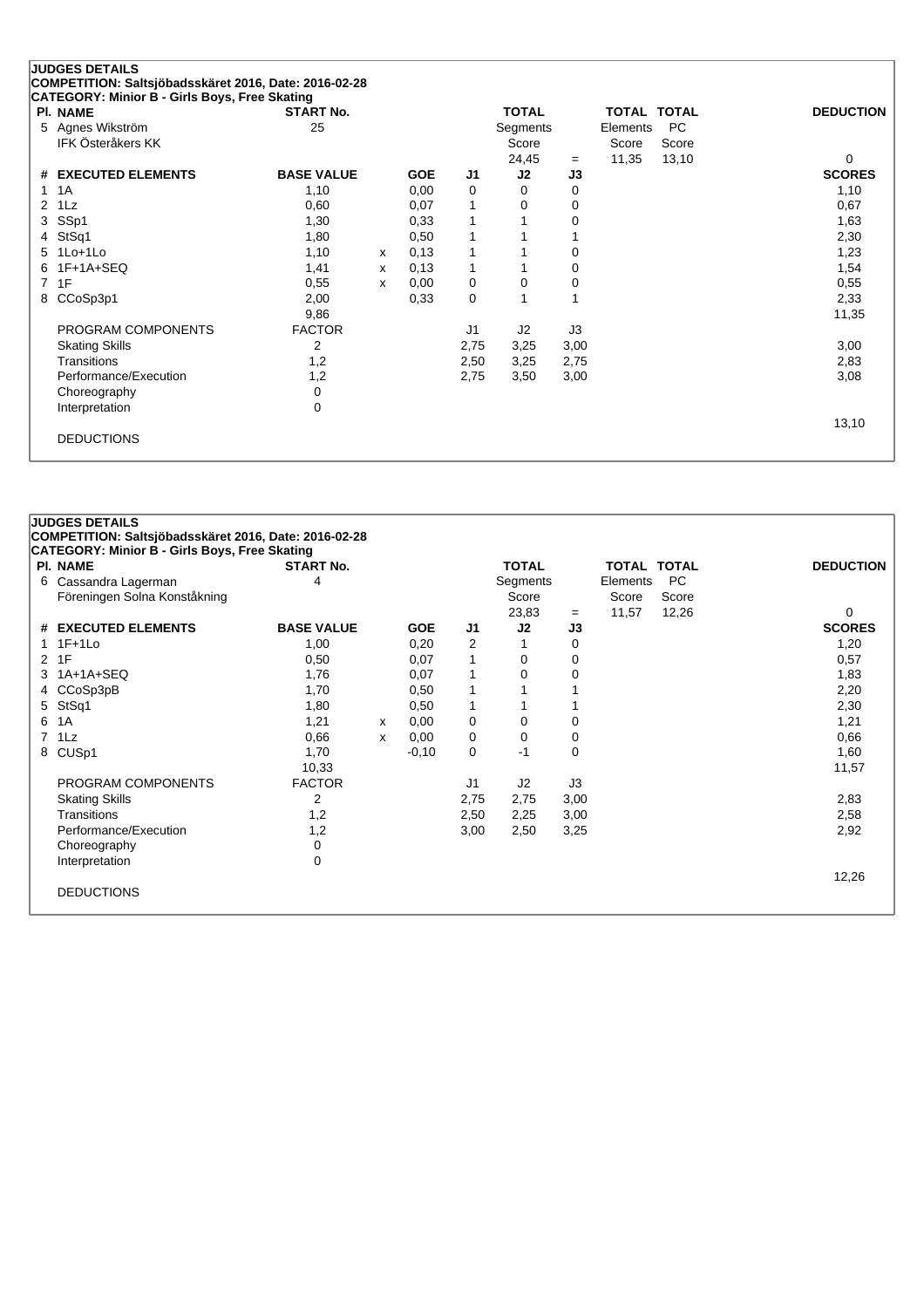|   | <b>JUDGES DETAILS</b><br>COMPETITION: Saltsjöbadsskäret 2016, Date: 2016-02-28 |    |                   |   |            |                |              |      |              |              |                  |
|---|--------------------------------------------------------------------------------|----|-------------------|---|------------|----------------|--------------|------|--------------|--------------|------------------|
|   | CATEGORY: Minior B - Girls Boys, Free Skating                                  |    |                   |   |            |                |              |      |              |              |                  |
|   | PI. NAME                                                                       |    | <b>START No.</b>  |   |            |                | <b>TOTAL</b> |      | <b>TOTAL</b> | <b>TOTAL</b> | <b>DEDUCTION</b> |
| 7 | Nina Fredriksson                                                               |    | 11                |   |            |                | Segments     |      | Elements     | PC           |                  |
|   | Föreningen Solna Konståkning                                                   |    |                   |   |            |                | Score        |      | Score        | Score        |                  |
|   |                                                                                |    |                   |   |            |                | 22,94        | $=$  | 11,08        | 12,36        | 0,5              |
|   | # EXECUTED ELEMENTS                                                            |    | <b>BASE VALUE</b> |   | <b>GOE</b> | J <sub>1</sub> | J2           | J3   |              |              | <b>SCORES</b>    |
|   | $1F+1Lo$                                                                       |    | 1,00              |   | 0,13       | 1              |              | 0    |              |              | 1,13             |
| 2 | CSp1                                                                           |    | 1,40              |   | 0,50       | 1              |              |      |              |              | 1,90             |
| 3 | StSq1                                                                          |    | 1,80              |   | 0,17       | 0              | 0            |      |              |              | 1,97             |
| 4 | 2S <<                                                                          | << | 0,40              |   | $-0,30$    | $-3$           | -3           | -3   |              |              | 0,10             |
| 5 | $1A+1A+SEQ$                                                                    |    | 1,94              | X | 0,07       | 1              | 0            | 0    |              |              | 2,01             |
| 6 | 1Lz                                                                            |    | 0,66              | x | 0,00       | 0              | 0            | 0    |              |              | 0,66             |
| 7 | 1A                                                                             |    | 1,21              | x | 0,07       | 0              |              | 0    |              |              | 1,28             |
| 8 | CCoSp3pB                                                                       |    | 1,70              |   | 0.33       | 1              |              | 0    |              |              | 2,03             |
|   |                                                                                |    | 10,11             |   |            |                |              |      |              |              | 11,08            |
|   | PROGRAM COMPONENTS                                                             |    | <b>FACTOR</b>     |   |            | J <sub>1</sub> | J2           | J3   |              |              |                  |
|   | <b>Skating Skills</b>                                                          |    | 2                 |   |            | 2,50           | 2,75         | 3,25 |              |              | 2,83             |
|   | Transitions                                                                    |    | 1,2               |   |            | 2,25           | 2,75         | 3,00 |              |              | 2,67             |
|   | Performance/Execution                                                          |    | 1,2               |   |            | 2,50           | 3,00         | 3,25 |              |              | 2,92             |
|   | Choreography                                                                   |    | $\mathbf 0$       |   |            |                |              |      |              |              |                  |
|   | Interpretation                                                                 |    | 0                 |   |            |                |              |      |              |              |                  |
|   |                                                                                |    |                   |   |            |                |              |      |              |              | 12,36            |
|   | <b>DEDUCTIONS</b>                                                              |    |                   |   |            |                |              |      |              |              |                  |
|   | Falls: 1                                                                       |    |                   |   |            |                |              |      |              |              |                  |

|   | PI. NAME              | <b>START No.</b>  |   |            |                | <b>TOTAL</b> |      | <b>TOTAL TOTAL</b> |           | <b>DEDUCTION</b> |
|---|-----------------------|-------------------|---|------------|----------------|--------------|------|--------------------|-----------|------------------|
| 8 | Ella Andersson        | 16                |   |            |                | Segments     |      | Elements           | <b>PC</b> |                  |
|   | Älta IF               |                   |   |            |                | Score        |      | Score              | Score     |                  |
|   |                       |                   |   |            |                | 22,84        | $=$  | 11,98              | 10,86     | $\Omega$         |
|   | # EXECUTED ELEMENTS   | <b>BASE VALUE</b> |   | <b>GOE</b> | J <sub>1</sub> | J2           | J3   |                    |           | <b>SCORES</b>    |
|   | $1 \t1F$              | 0,50              |   | 0,20       | 1              |              |      |                    |           | 0,70             |
|   | 2 1F+1Lo              | 1,00              |   | 0,13       | 1              |              | 0    |                    |           | 1,13             |
|   | 3 SSp2                | 1,60              |   | 0,50       | 1              |              |      |                    |           | 2,10             |
|   | 4 2S                  | 1,30              |   | 0,00       | 0              | 0            | 0    |                    |           | 1,30             |
|   | 5 StSqB               | 1,50              |   | 0,00       | 0              | 0            | 0    |                    |           | 1,50             |
| 6 | 1A+1A+SEQ             | 1,94              | x | 0,07       | $\mathbf{1}$   | 0            | 0    |                    |           | 2,01             |
|   | 7 1A                  | 1,21              | X | 0,00       | 0              | 0            | 0    |                    |           | 1,21             |
| 8 | CCoSp3pB              | 1,70              |   | 0,33       | 0              |              |      |                    |           | 2,03             |
|   |                       | 10,75             |   |            |                |              |      |                    |           | 11,98            |
|   | PROGRAM COMPONENTS    | <b>FACTOR</b>     |   |            | J <sub>1</sub> | J2           | J3   |                    |           |                  |
|   | <b>Skating Skills</b> | 2                 |   |            | 2,25           | 2,75         | 2,75 |                    |           | 2,58             |
|   | Transitions           | 1,2               |   |            | 1,75           | 2,50         | 2,75 |                    |           | 2,33             |
|   | Performance/Execution | 1,2               |   |            | 1,75           | 3,00         | 2,50 |                    |           | 2,42             |
|   | Choreography          | 0                 |   |            |                |              |      |                    |           |                  |
|   | Interpretation        | 0                 |   |            |                |              |      |                    |           |                  |
|   |                       |                   |   |            |                |              |      |                    |           | 10,86            |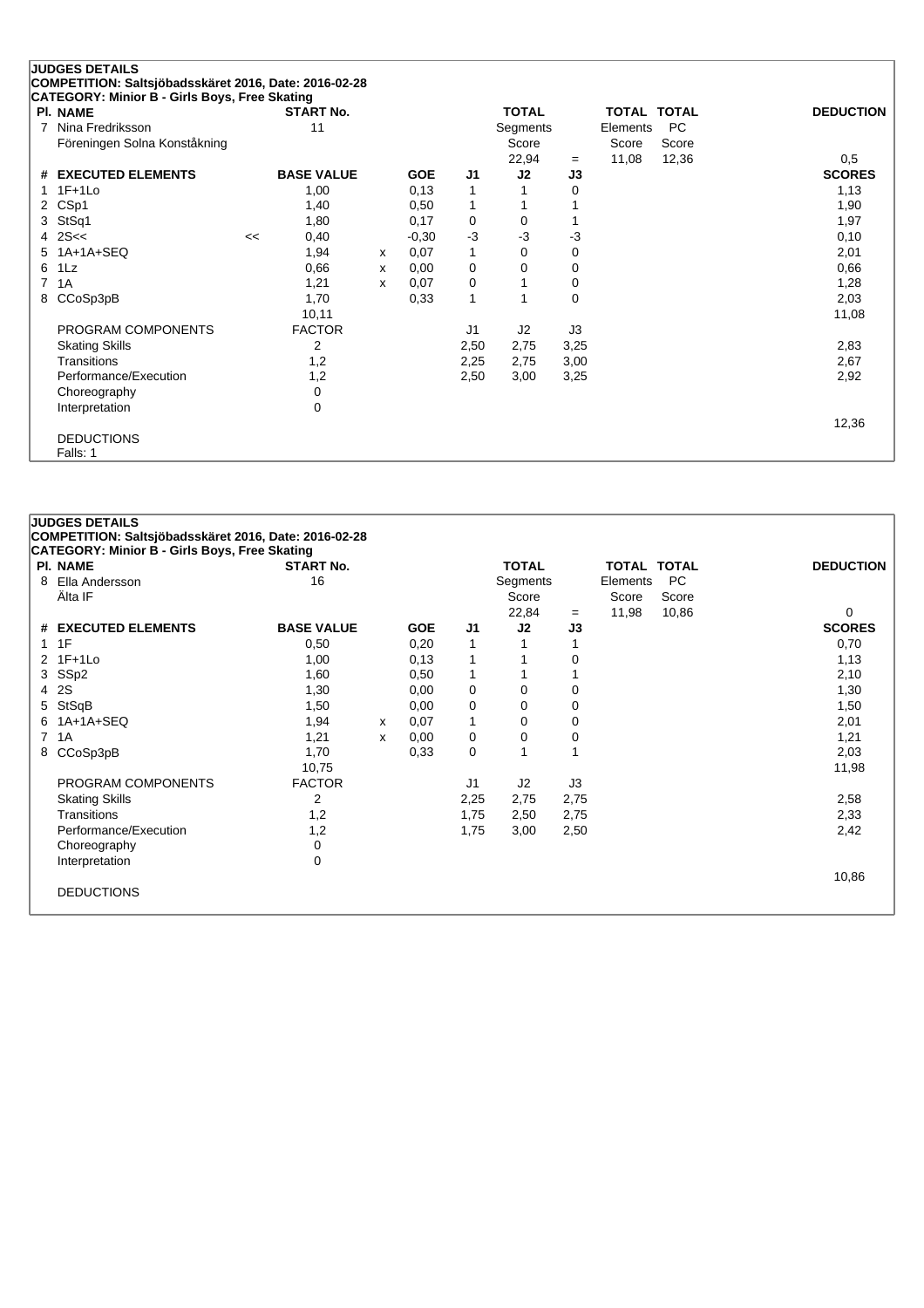|   | <b>JUDGES DETAILS</b><br>COMPETITION: Saltsjöbadsskäret 2016, Date: 2016-02-28 |                   |              |            |                |              |      |                    |           |                  |
|---|--------------------------------------------------------------------------------|-------------------|--------------|------------|----------------|--------------|------|--------------------|-----------|------------------|
|   | CATEGORY: Minior B - Girls Boys, Free Skating                                  |                   |              |            |                |              |      |                    |           |                  |
|   | <b>PI. NAME</b>                                                                | <b>START No.</b>  |              |            |                | <b>TOTAL</b> |      | <b>TOTAL TOTAL</b> |           | <b>DEDUCTION</b> |
| 9 | Amanda Wretling                                                                | 18                |              |            |                | Segments     |      | Elements           | <b>PC</b> |                  |
|   | Haninge KK                                                                     |                   |              |            |                | Score        |      | Score              | Score     |                  |
|   |                                                                                |                   |              |            |                | 22,05        | $=$  | 12,39              | 10,16     | 0,5              |
|   | # EXECUTED ELEMENTS                                                            | <b>BASE VALUE</b> |              | <b>GOE</b> | J <sub>1</sub> | J2           | J3   |                    |           | <b>SCORES</b>    |
|   | 1A                                                                             | 1,10              |              | $-0.07$    | $-1$           | 0            | 0    |                    |           | 1,03             |
| 2 | 2S                                                                             | 1,30              |              | 0,00       | 0              | 0            | 0    |                    |           | 1,30             |
|   | CSSp2                                                                          | 2,30              |              | 0,17       | 0              | 0            |      |                    |           | 2,47             |
|   | 4 1Lz+1T                                                                       | 1,00              |              | $-0,03$    | 0              | $-1$         | 0    |                    |           | 0,97             |
| 5 | StSq1                                                                          | 1,80              |              | $-0,20$    | $-1$           | -1           | 0    |                    |           | 1,60             |
| 6 | 2Lo                                                                            | 1,98              | X            | $-0,70$    | $-2$           | $-3$         | $-2$ |                    |           | 1,28             |
|   | CCoSp3p2                                                                       | 2,50              |              | $-0,10$    | 0              | $-1$         | 0    |                    |           | 2,40             |
| 8 | 1A+1A+SEQ                                                                      | 1,94              | $\mathsf{x}$ | $-0.60$    | $-3$           | $-3$         | $-3$ |                    |           | 1,34             |
|   |                                                                                | 13,92             |              |            |                |              |      |                    |           | 12,39            |
|   | PROGRAM COMPONENTS                                                             | <b>FACTOR</b>     |              |            | J1             | J2           | J3   |                    |           |                  |
|   | <b>Skating Skills</b>                                                          | 2                 |              |            | 2,25           | 2,00         | 2,75 |                    |           | 2,33             |
|   | Transitions                                                                    | 1,2               |              |            | 2,25           | 1,75         | 2,75 |                    |           | 2,25             |
|   | Performance/Execution                                                          | 1,2               |              |            | 2,00           | 2,25         | 2,75 |                    |           | 2,33             |
|   | Choreography                                                                   | 0                 |              |            |                |              |      |                    |           |                  |
|   | Interpretation                                                                 | 0                 |              |            |                |              |      |                    |           |                  |
|   |                                                                                |                   |              |            |                |              |      |                    |           | 10,16            |
|   | <b>DEDUCTIONS</b>                                                              |                   |              |            |                |              |      |                    |           |                  |
|   | Falls: 1                                                                       |                   |              |            |                |              |      |                    |           |                  |

|              | <b>JUDGES DETAILS</b>                                 |                   |   |            |                |              |          |                    |           |                  |
|--------------|-------------------------------------------------------|-------------------|---|------------|----------------|--------------|----------|--------------------|-----------|------------------|
|              | COMPETITION: Saltsjöbadsskäret 2016, Date: 2016-02-28 |                   |   |            |                |              |          |                    |           |                  |
|              | <b>CATEGORY: Minior B - Girls Boys, Free Skating</b>  |                   |   |            |                |              |          |                    |           |                  |
|              | <b>PI. NAME</b>                                       | <b>START No.</b>  |   |            |                | <b>TOTAL</b> |          | <b>TOTAL TOTAL</b> |           | <b>DEDUCTION</b> |
|              | 10 Petra Friedman                                     | 14                |   |            |                | Segments     |          | Elements           | <b>PC</b> |                  |
|              | Älta IF                                               |                   |   |            |                | Score        |          | Score              | Score     |                  |
|              |                                                       |                   |   |            |                | 21,65        | $=$      | 11,31              | 10,34     | 0                |
|              | # EXECUTED ELEMENTS                                   | <b>BASE VALUE</b> |   | <b>GOE</b> | J <sub>1</sub> | J2           | J3       |                    |           | <b>SCORES</b>    |
|              | 12S                                                   | 1,30              |   | $-0,13$    | $-1$           | 0            | $-1$     |                    |           | 1,17             |
| $\mathbf{2}$ | 1A                                                    | 1,10              |   | 0,07       | $\mathbf{1}$   | 0            | 0        |                    |           | 1,17             |
| 3            | SSp2                                                  | 1,60              |   | 0,33       | $\mathbf{1}$   | 0            |          |                    |           | 1,93             |
| 4            | StSq1                                                 | 1,80              |   | $-0,30$    | $-1$           | -1           | $-1$     |                    |           | 1,50             |
|              | 5 1A+1A+SEQ                                           | 1,94              | X | 0,07       | 1              | 0            | 0        |                    |           | 2,01             |
| 6            | 2S                                                    | 1,43              | X | $-0,47$    | $-3$           | $-2$         | -2       |                    |           | 0,96             |
|              | 7 CCoSp2pB                                            | 1,50              |   | 0,00       | 0              | 0            | 0        |                    |           | 1,50             |
|              | 8 1F+1Lo                                              | 1,10              | x | $-0.03$    | 0              | $-1$         | $\Omega$ |                    |           | 1,07             |
|              |                                                       | 11,77             |   |            |                |              |          |                    |           | 11,31            |
|              | PROGRAM COMPONENTS                                    | <b>FACTOR</b>     |   |            | J1             | J2           | J3       |                    |           |                  |
|              | <b>Skating Skills</b>                                 | 2                 |   |            | 2,25           | 2,25         | 2,75     |                    |           | 2,42             |
|              | Transitions                                           | 1,2               |   |            | 2,25           | 2,00         | 2,50     |                    |           | 2,25             |
|              | Performance/Execution                                 | 1,2               |   |            | 2,25           | 2,25         | 2,50     |                    |           | 2,33             |
|              | Choreography                                          | 0                 |   |            |                |              |          |                    |           |                  |
|              | Interpretation                                        | 0                 |   |            |                |              |          |                    |           |                  |
|              |                                                       |                   |   |            |                |              |          |                    |           | 10,34            |
|              | <b>DEDUCTIONS</b>                                     |                   |   |            |                |              |          |                    |           |                  |
|              |                                                       |                   |   |            |                |              |          |                    |           |                  |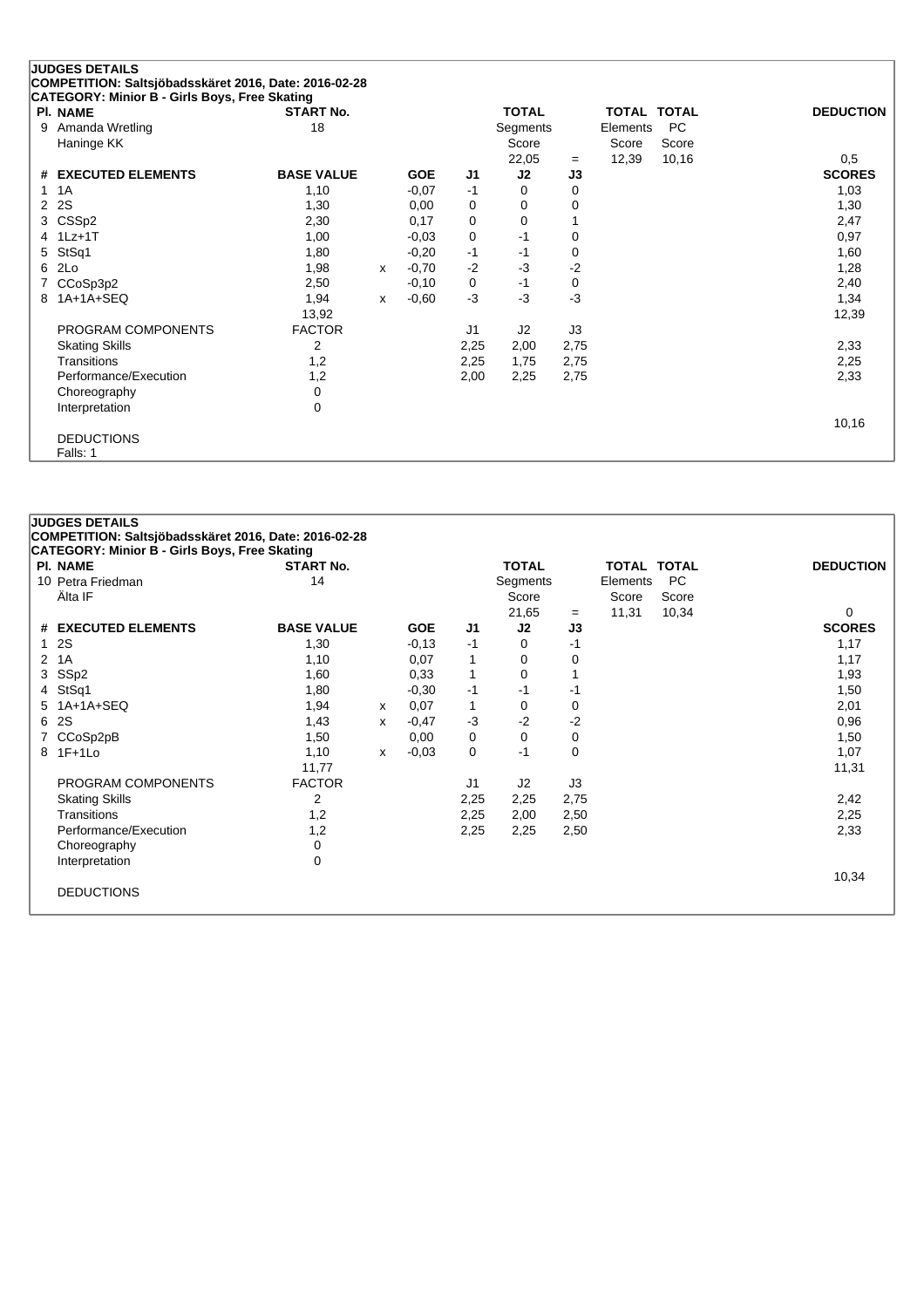| <b>PI. NAME</b>       | <b>START No.</b>  |   |            |                | <b>TOTAL</b> |      | <b>TOTAL TOTAL</b> |           | <b>DEDUCTION</b> |
|-----------------------|-------------------|---|------------|----------------|--------------|------|--------------------|-----------|------------------|
| Sofia Wickström<br>11 | 5                 |   |            |                | Segments     |      | Elements           | <b>PC</b> |                  |
| Viggbyholms IK        |                   |   |            |                | Score        |      | Score              | Score     |                  |
|                       |                   |   |            |                | 21,63        | $=$  | 10,03              | 11,60     | 0                |
| # EXECUTED ELEMENTS   | <b>BASE VALUE</b> |   | <b>GOE</b> | J1             | J2           | J3   |                    |           | <b>SCORES</b>    |
| 1F<br>1               | 0,50              |   | 0,13       | 1              |              | 0    |                    |           | 0,63             |
| 2 StSq1               | 1,80              |   | $-0,10$    | -1             | 0            | 0    |                    |           | 1,70             |
| 1S<br>3               | 0,40              |   | 0,00       | 0              | 0            | 0    |                    |           | 0,40             |
| 4 1F+1A+SEQ           | 1,41              | X | 0,00       | 0              | 0            | 0    |                    |           | 1,41             |
| 5 CCoSp3p1            | 2,00              |   | 0,00       | 0              | 0            | 0    |                    |           | 2,00             |
| 6 1Lo                 | 0,55              | x | 0,07       | $\mathbf{1}$   | 0            | 0    |                    |           | 0,62             |
| 1Lz+1A+SEQ<br>7       | 1,50              | X | $-0.33$    | $-1$           | $-2$         | $-2$ |                    |           | 1,17             |
| 8 SSp2                | 1,60              |   | 0,50       | $\mathbf{1}$   |              |      |                    |           | 2,10             |
|                       | 9,76              |   |            |                |              |      |                    |           | 10,03            |
| PROGRAM COMPONENTS    | <b>FACTOR</b>     |   |            | J <sub>1</sub> | J2           | J3   |                    |           |                  |
| <b>Skating Skills</b> | 2                 |   |            | 3,00           | 2,75         | 2,50 |                    |           | 2,75             |
| Transitions           | 1,2               |   |            | 2,75           | 2,25         | 2,50 |                    |           | 2,50             |
| Performance/Execution | 1,2               |   |            | 2,75           | 2,25         | 2,75 |                    |           | 2,58             |
| Choreography          | 0                 |   |            |                |              |      |                    |           |                  |
| Interpretation        | 0                 |   |            |                |              |      |                    |           |                  |
|                       |                   |   |            |                |              |      |                    |           | 11,60            |

|              | <b>JUDGES DETAILS</b>                                 |                   |   |            |                |              |             |             |           |                  |
|--------------|-------------------------------------------------------|-------------------|---|------------|----------------|--------------|-------------|-------------|-----------|------------------|
|              | COMPETITION: Saltsjöbadsskäret 2016, Date: 2016-02-28 |                   |   |            |                |              |             |             |           |                  |
|              | CATEGORY: Minior B - Girls Boys, Free Skating         |                   |   |            |                |              |             |             |           |                  |
|              | <b>PI. NAME</b>                                       | <b>START No.</b>  |   |            |                | <b>TOTAL</b> |             | TOTAL TOTAL |           | <b>DEDUCTION</b> |
|              | 12 Nina Calmels                                       | 9                 |   |            |                | Segments     |             | Elements    | <b>PC</b> |                  |
|              | Stockholms Allmänna Skridskoklubb                     |                   |   |            |                | Score        |             | Score       | Score     |                  |
|              |                                                       |                   |   |            |                | 21,45        | $=$         | 11,09       | 10,86     | 0,5              |
|              | # EXECUTED ELEMENTS                                   | <b>BASE VALUE</b> |   | <b>GOE</b> | J <sub>1</sub> | J2           | J3          |             |           | <b>SCORES</b>    |
| $\mathbf{1}$ | 1F                                                    | 0,50              |   | 0,07       | 1              | 0            | 0           |             |           | 0,57             |
|              | 2 SSp2                                                | 1,60              |   | 0,50       | $\mathbf{1}$   |              |             |             |           | 2,10             |
|              | 3 2S                                                  | 1,30              |   | 0,00       | 0              | 0            | 0           |             |           | 1,30             |
| 4            | 1A+1A+SEQ                                             | 1,76              |   | 0,00       | 0              | 0            | $\mathbf 0$ |             |           | 1,76             |
| 5            | 2S                                                    | 1,30              |   | $-0.60$    | $-3$           | $-3$         | $-3$        |             |           | 0,70             |
| 6            | CCoSp2p2                                              | 2,00              |   | 0,00       | 0              | 0            | 0           |             |           | 2,00             |
| 7            | StSq1                                                 | 1,80              |   | $-0,30$    | $-1$           | $-1$         | -1          |             |           | 1,50             |
| 8            | 2T                                                    | 1,43              | X | $-0,27$    | $-1$           | $-1$         | $-2$        |             |           | 1,16             |
|              |                                                       | 11,69             |   |            |                |              |             |             |           | 11,09            |
|              | PROGRAM COMPONENTS                                    | <b>FACTOR</b>     |   |            | J1             | J2           | J3          |             |           |                  |
|              | <b>Skating Skills</b>                                 | 2                 |   |            | 2,50           | 2,50         | 2,75        |             |           | 2,58             |
|              | <b>Transitions</b>                                    | 1,2               |   |            | 2,25           | 2,25         | 2,50        |             |           | 2,33             |
|              | Performance/Execution                                 | 1,2               |   |            | 2,25           | 2,75         | 2,25        |             |           | 2,42             |
|              | Choreography                                          | 0                 |   |            |                |              |             |             |           |                  |
|              | Interpretation                                        | 0                 |   |            |                |              |             |             |           |                  |
|              |                                                       |                   |   |            |                |              |             |             |           | 10,86            |
|              | <b>DEDUCTIONS</b>                                     |                   |   |            |                |              |             |             |           |                  |
|              | Falls: 1                                              |                   |   |            |                |              |             |             |           |                  |
|              |                                                       |                   |   |            |                |              |             |             |           |                  |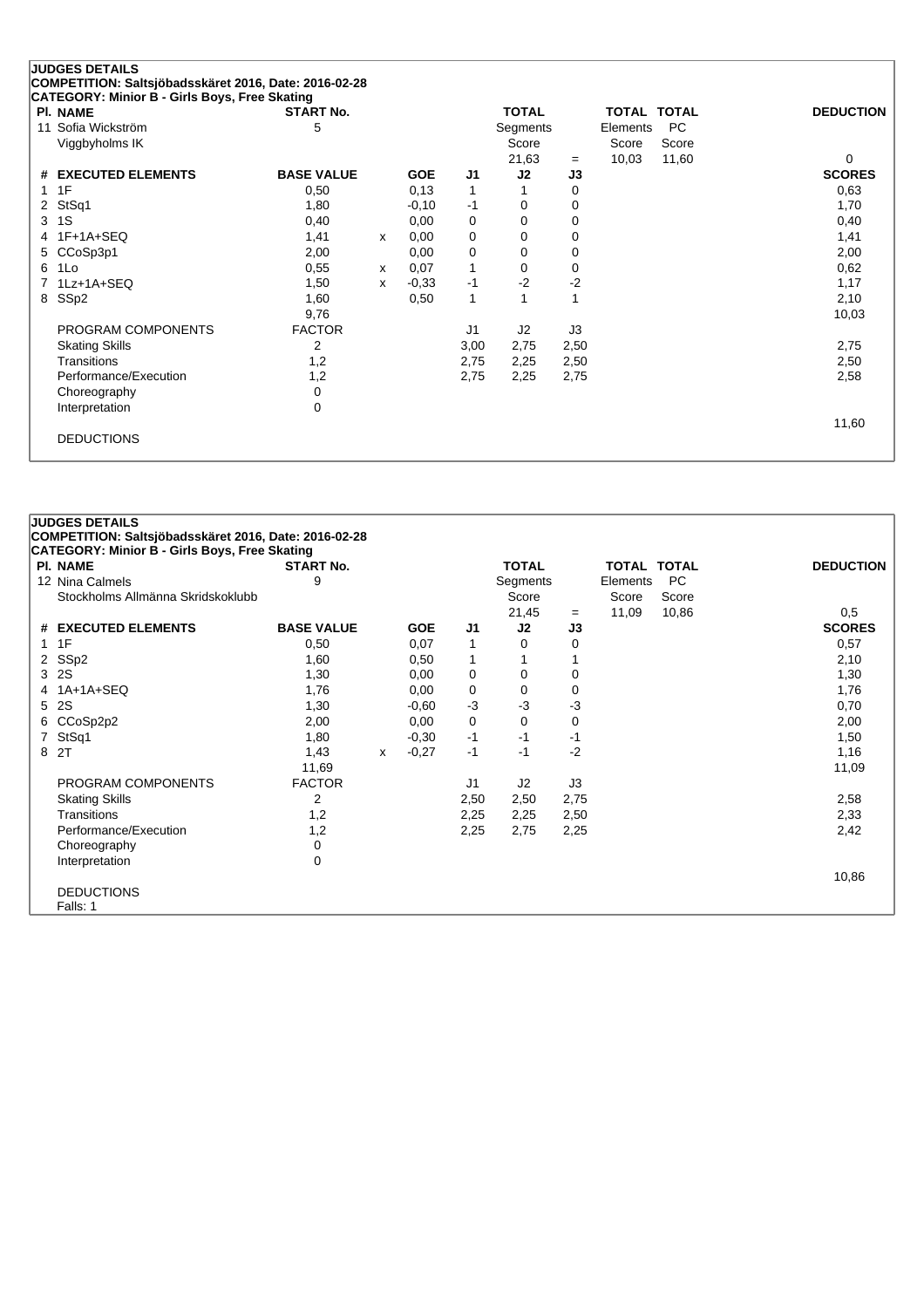|                | <b>JUDGES DETAILS</b><br>COMPETITION: Saltsjöbadsskäret 2016, Date: 2016-02-28 |                   |   |            |                |              |          |                    |           |                  |
|----------------|--------------------------------------------------------------------------------|-------------------|---|------------|----------------|--------------|----------|--------------------|-----------|------------------|
|                | <b>CATEGORY: Minior B - Girls Boys, Free Skating</b>                           |                   |   |            |                |              |          |                    |           |                  |
|                | <b>PI. NAME</b>                                                                | <b>START No.</b>  |   |            |                | <b>TOTAL</b> |          | <b>TOTAL TOTAL</b> |           | <b>DEDUCTION</b> |
|                | 13 Anna Genmarker                                                              | 2                 |   |            |                | Segments     |          | Elements           | <b>PC</b> |                  |
|                | Älta IF                                                                        |                   |   |            |                | Score        |          | Score              | Score     |                  |
|                |                                                                                |                   |   |            |                | 21,21        | $=$      | 10,57              | 10,64     | 0                |
|                | # EXECUTED ELEMENTS                                                            | <b>BASE VALUE</b> |   | <b>GOE</b> | J1             | J2           | J3       |                    |           | <b>SCORES</b>    |
| $\mathbf 1$    | 1A                                                                             | 1,10              |   | 0,00       | 0              | 0            | 0        |                    |           | 1,10             |
| $\overline{2}$ | 1Lz                                                                            | 0,60              |   | 0,07       | 1              | 0            | 0        |                    |           | 0,67             |
| 3              | CCoSp3p1                                                                       | 2,00              |   | 0,17       | 1              | 0            | $\Omega$ |                    |           | 2,17             |
| 4              | StSqB                                                                          | 1,50              |   | $-0,30$    | $-1$           | -1           | -1       |                    |           | 1,20             |
| 5              | 1Lo                                                                            | 0,55              | x | 0,00       | 0              | 0            | 0        |                    |           | 0,55             |
|                | 6 1F+1Lo                                                                       | 1,10              | x | 0,07       | 1              | 0            | 0        |                    |           | 1,17             |
| $\overline{7}$ | 1A+1A+SEQ                                                                      | 1,94              | X | 0,00       | 0              | 0            | 0        |                    |           | 1,94             |
|                | 8 SSp2                                                                         | 1,60              |   | 0,17       | 1              | $\Omega$     | 0        |                    |           | 1,77             |
|                |                                                                                | 10,39             |   |            |                |              |          |                    |           | 10,57            |
|                | PROGRAM COMPONENTS                                                             | <b>FACTOR</b>     |   |            | J <sub>1</sub> | J2           | J3       |                    |           |                  |
|                | <b>Skating Skills</b>                                                          | 2                 |   |            | 3,00           | 1,75         | 2,50     |                    |           | 2,42             |
|                | Transitions                                                                    | 1,2               |   |            | 2,50           | 2,00         | 2,25     |                    |           | 2,25             |
|                | Performance/Execution                                                          | 1,2               |   |            | 2,75           | 2,25         | 2,75     |                    |           | 2,58             |
|                | Choreography                                                                   | 0                 |   |            |                |              |          |                    |           |                  |
|                | Interpretation                                                                 | 0                 |   |            |                |              |          |                    |           |                  |
|                |                                                                                |                   |   |            |                |              |          |                    |           | 10,64            |
|                | <b>DEDUCTIONS</b>                                                              |                   |   |            |                |              |          |                    |           |                  |
|                |                                                                                |                   |   |            |                |              |          |                    |           |                  |

| COMPETITION: Saltsjöbadsskäret 2016, Date: 2016-02-28<br>CATEGORY: Minior B - Girls Boys, Free Skating<br>PI. NAME<br><b>TOTAL</b><br><b>TOTAL TOTAL</b><br><b>START No.</b><br>3<br><b>PC</b><br>14 Alice Axberg<br>Segments<br>Elements<br>Älta IF<br>Score<br>Score<br>Score | <b>DEDUCTION</b><br>0<br><b>SCORES</b> |
|---------------------------------------------------------------------------------------------------------------------------------------------------------------------------------------------------------------------------------------------------------------------------------|----------------------------------------|
|                                                                                                                                                                                                                                                                                 |                                        |
|                                                                                                                                                                                                                                                                                 |                                        |
|                                                                                                                                                                                                                                                                                 |                                        |
|                                                                                                                                                                                                                                                                                 |                                        |
|                                                                                                                                                                                                                                                                                 |                                        |
| 8,56<br>20,47<br>11,91<br>$=$                                                                                                                                                                                                                                                   |                                        |
| <b>BASE VALUE</b><br>J2<br># EXECUTED ELEMENTS<br><b>GOE</b><br>J <sub>1</sub><br>J3                                                                                                                                                                                            |                                        |
| $1F+1L0$<br>1,00<br>$-0,07$<br>$-1$<br>$-1$<br>0                                                                                                                                                                                                                                | 0,93                                   |
| $2$ $2Lo$<br>1,80<br>$-0,10$<br>0<br>-1<br>0                                                                                                                                                                                                                                    | 1,70                                   |
| 3 SSp2<br>$\mathbf{1}$<br>0,33<br>1,60<br>0                                                                                                                                                                                                                                     | 1,93                                   |
| 2S<br>1,30<br>$-0,20$<br>$-1$<br>$-1$<br>4<br>-1                                                                                                                                                                                                                                | 1,10                                   |
| 5 CCoSp3pB<br>0,00<br>1,70<br>0<br>0<br>0                                                                                                                                                                                                                                       | 1,70                                   |
| $-2$<br>StSq1<br>$-1$<br>$-1$<br>6<br>1,80<br>$-0,40$                                                                                                                                                                                                                           | 1,40                                   |
| $1A+1A+SEQ$<br>0,00<br>0<br>$\Omega$<br>0<br>1,94<br>x                                                                                                                                                                                                                          | 1,94                                   |
| $\Omega$<br>1A<br>0<br>1,21<br>0,00<br>$\Omega$<br>8<br>x                                                                                                                                                                                                                       | 1,21                                   |
| 12,35                                                                                                                                                                                                                                                                           | 11,91                                  |
| PROGRAM COMPONENTS<br><b>FACTOR</b><br>J <sub>1</sub><br>J2<br>J3                                                                                                                                                                                                               |                                        |
| 2<br><b>Skating Skills</b><br>1,75<br>2,25<br>1,50                                                                                                                                                                                                                              | 1,83                                   |
| Transitions<br>1,2<br>2,00<br>2,25<br>1,50                                                                                                                                                                                                                                      | 1,92                                   |
| Performance/Execution<br>1,2<br>1,75<br>2,25<br>2,50                                                                                                                                                                                                                            | 2,17                                   |
| Choreography<br>0                                                                                                                                                                                                                                                               |                                        |
| $\Omega$<br>Interpretation                                                                                                                                                                                                                                                      |                                        |
|                                                                                                                                                                                                                                                                                 | 8,56                                   |
| <b>DEDUCTIONS</b>                                                                                                                                                                                                                                                               |                                        |
|                                                                                                                                                                                                                                                                                 |                                        |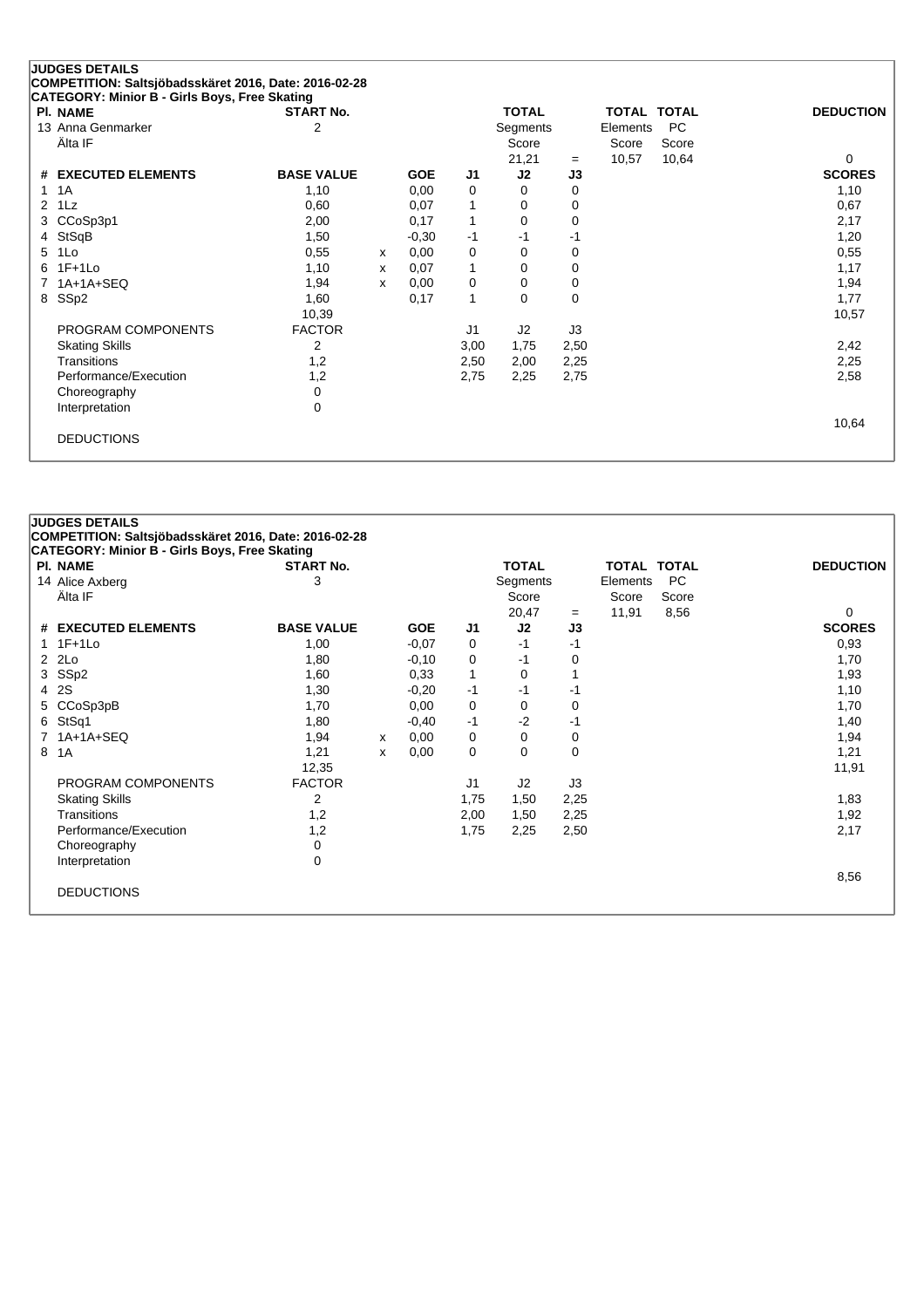|                | <b>JUDGES DETAILS</b>                                 |                   |   |            |      |              |      |             |           |                  |
|----------------|-------------------------------------------------------|-------------------|---|------------|------|--------------|------|-------------|-----------|------------------|
|                | COMPETITION: Saltsjöbadsskäret 2016, Date: 2016-02-28 |                   |   |            |      |              |      |             |           |                  |
|                | <b>CATEGORY: Minior B - Girls Boys, Free Skating</b>  |                   |   |            |      |              |      |             |           |                  |
|                | <b>PI. NAME</b>                                       | <b>START No.</b>  |   |            |      | <b>TOTAL</b> |      | TOTAL TOTAL |           | <b>DEDUCTION</b> |
|                | 15 Julia Masuch                                       | 20                |   |            |      | Segments     |      | Elements    | <b>PC</b> |                  |
|                | <b>KK Sollentuna</b>                                  |                   |   |            |      | Score        |      | Score       | Score     |                  |
|                |                                                       |                   |   |            |      | 20,32        | $=$  | 10,08       | 10,24     | 0                |
|                | # EXECUTED ELEMENTS                                   | <b>BASE VALUE</b> |   | <b>GOE</b> | J1   | J2           | J3   |             |           | <b>SCORES</b>    |
| 1              | SSp2                                                  | 1,60              |   | 0,17       | 0    | 0            |      |             |           | 1,77             |
|                | 2 1Lz+1A+SEQ                                          | 1,36              |   | 0,00       | 0    | 0            | 0    |             |           | 1,36             |
| 3              | StSq1                                                 | 1,80              |   | $-0,10$    | $-1$ | $\Omega$     | 0    |             |           | 1,70             |
|                | 4 1A+1Lo                                              | 1,76              | X | $-0,13$    | $-1$ | $\Omega$     | $-1$ |             |           | 1,63             |
| $5^{\circ}$    | $1\mathsf{L}z$                                        | 0,66              | x | 0,00       | 0    | 0            | 0    |             |           | 0,66             |
| 6              | 1A                                                    | 1,21              | x | 0,00       | 0    | 0            | 0    |             |           | 1,21             |
| $\overline{7}$ | 1F                                                    | 0,55              | x | $-0,10$    | $-1$ | -1           | -1   |             |           | 0,45             |
| 8              | CCoSp2pB                                              | 1,50              |   | $-0,20$    | 0    | -1           | $-1$ |             |           | 1,30             |
|                |                                                       | 10,44             |   |            |      |              |      |             |           | 10,08            |
|                | PROGRAM COMPONENTS                                    | <b>FACTOR</b>     |   |            | J1   | J2           | J3   |             |           |                  |
|                | <b>Skating Skills</b>                                 | 2                 |   |            | 2,25 | 2,25         | 2,75 |             |           | 2,42             |
|                | Transitions                                           | 1,2               |   |            | 2,25 | 2,25         | 2,25 |             |           | 2,25             |
|                | Performance/Execution                                 | 1,2               |   |            | 2,00 | 2,25         | 2,50 |             |           | 2,25             |
|                | Choreography                                          | 0                 |   |            |      |              |      |             |           |                  |
|                | Interpretation                                        | 0                 |   |            |      |              |      |             |           |                  |
|                |                                                       |                   |   |            |      |              |      |             |           | 10,24            |
|                | <b>DEDUCTIONS</b>                                     |                   |   |            |      |              |      |             |           |                  |
|                |                                                       |                   |   |            |      |              |      |             |           |                  |

| COMPETITION: Saltsjöbadsskäret 2016, Date: 2016-02-28<br>CATEGORY: Minior B - Girls Boys, Free Skating<br><b>TOTAL</b><br>PI. NAME<br><b>START No.</b><br><b>TOTAL TOTAL</b><br><b>DEDUCTION</b><br>24<br>PC<br>16 Benjamin Severinus<br>Segments<br>Elements<br>Svea Konståkningsklubb<br>Score<br>Score<br>Score<br>20,09<br>10,56<br>10,03<br>0,5<br>$=$<br># EXECUTED ELEMENTS<br><b>BASE VALUE</b><br><b>SCORES</b><br><b>GOE</b><br>J2<br>J3<br>J1<br>SSpB<br>1,10<br>$-0,10$<br>$-1$<br>1,00<br>0<br>0<br>1.<br>2 StSqB<br>$-1$<br>1,30<br>1,50<br>$-0,20$<br>$-1$<br>0<br><b>2S</b><br>3<br>1,30<br>$-0.07$<br>$-1$<br>0<br>1,23<br>$\Omega$<br>$1A+1L0$<br>0,00<br>0<br>1,76<br>1,76<br>0<br>0<br>4<br>X<br>$5$ 2Lo<<<br>$-3$<br>$-3$<br>$-3$<br>0,55<br>$-0,30$<br>0,25<br><<<br>x<br>6 1A+1Lo<br>1,76<br>0,00<br>0<br>0<br>0<br>1,76<br>x<br>2S<br>7<br>$-0,20$<br>$-1$<br>$-1$<br>1,23<br>1,43<br>$-1$<br>x<br>8 CCoSp2pB<br>0,00<br>0<br>0<br>0<br>1,50<br>1,50<br>10,90<br>10,03<br><b>FACTOR</b><br>J <sub>1</sub><br>J2<br>J3<br>PROGRAM COMPONENTS<br>2<br>2,25<br>2,58<br><b>Skating Skills</b><br>2,50<br>3,00<br>Transitions<br>1,2<br>1,75<br>2,25<br>2,75<br>2,25<br>Performance/Execution<br>1,2<br>1,75<br>2,25<br>2,75<br>2,25<br>Choreography<br>0<br>0<br>Interpretation<br>10,56<br><b>DEDUCTIONS</b><br>Falls: 1 | <b>JUDGES DETAILS</b> |  |  |  |  |  |
|-----------------------------------------------------------------------------------------------------------------------------------------------------------------------------------------------------------------------------------------------------------------------------------------------------------------------------------------------------------------------------------------------------------------------------------------------------------------------------------------------------------------------------------------------------------------------------------------------------------------------------------------------------------------------------------------------------------------------------------------------------------------------------------------------------------------------------------------------------------------------------------------------------------------------------------------------------------------------------------------------------------------------------------------------------------------------------------------------------------------------------------------------------------------------------------------------------------------------------------------------------------------------------------------------------------------------------------------------|-----------------------|--|--|--|--|--|
|                                                                                                                                                                                                                                                                                                                                                                                                                                                                                                                                                                                                                                                                                                                                                                                                                                                                                                                                                                                                                                                                                                                                                                                                                                                                                                                                               |                       |  |  |  |  |  |
|                                                                                                                                                                                                                                                                                                                                                                                                                                                                                                                                                                                                                                                                                                                                                                                                                                                                                                                                                                                                                                                                                                                                                                                                                                                                                                                                               |                       |  |  |  |  |  |
|                                                                                                                                                                                                                                                                                                                                                                                                                                                                                                                                                                                                                                                                                                                                                                                                                                                                                                                                                                                                                                                                                                                                                                                                                                                                                                                                               |                       |  |  |  |  |  |
|                                                                                                                                                                                                                                                                                                                                                                                                                                                                                                                                                                                                                                                                                                                                                                                                                                                                                                                                                                                                                                                                                                                                                                                                                                                                                                                                               |                       |  |  |  |  |  |
|                                                                                                                                                                                                                                                                                                                                                                                                                                                                                                                                                                                                                                                                                                                                                                                                                                                                                                                                                                                                                                                                                                                                                                                                                                                                                                                                               |                       |  |  |  |  |  |
|                                                                                                                                                                                                                                                                                                                                                                                                                                                                                                                                                                                                                                                                                                                                                                                                                                                                                                                                                                                                                                                                                                                                                                                                                                                                                                                                               |                       |  |  |  |  |  |
|                                                                                                                                                                                                                                                                                                                                                                                                                                                                                                                                                                                                                                                                                                                                                                                                                                                                                                                                                                                                                                                                                                                                                                                                                                                                                                                                               |                       |  |  |  |  |  |
|                                                                                                                                                                                                                                                                                                                                                                                                                                                                                                                                                                                                                                                                                                                                                                                                                                                                                                                                                                                                                                                                                                                                                                                                                                                                                                                                               |                       |  |  |  |  |  |
|                                                                                                                                                                                                                                                                                                                                                                                                                                                                                                                                                                                                                                                                                                                                                                                                                                                                                                                                                                                                                                                                                                                                                                                                                                                                                                                                               |                       |  |  |  |  |  |
|                                                                                                                                                                                                                                                                                                                                                                                                                                                                                                                                                                                                                                                                                                                                                                                                                                                                                                                                                                                                                                                                                                                                                                                                                                                                                                                                               |                       |  |  |  |  |  |
|                                                                                                                                                                                                                                                                                                                                                                                                                                                                                                                                                                                                                                                                                                                                                                                                                                                                                                                                                                                                                                                                                                                                                                                                                                                                                                                                               |                       |  |  |  |  |  |
|                                                                                                                                                                                                                                                                                                                                                                                                                                                                                                                                                                                                                                                                                                                                                                                                                                                                                                                                                                                                                                                                                                                                                                                                                                                                                                                                               |                       |  |  |  |  |  |
|                                                                                                                                                                                                                                                                                                                                                                                                                                                                                                                                                                                                                                                                                                                                                                                                                                                                                                                                                                                                                                                                                                                                                                                                                                                                                                                                               |                       |  |  |  |  |  |
|                                                                                                                                                                                                                                                                                                                                                                                                                                                                                                                                                                                                                                                                                                                                                                                                                                                                                                                                                                                                                                                                                                                                                                                                                                                                                                                                               |                       |  |  |  |  |  |
|                                                                                                                                                                                                                                                                                                                                                                                                                                                                                                                                                                                                                                                                                                                                                                                                                                                                                                                                                                                                                                                                                                                                                                                                                                                                                                                                               |                       |  |  |  |  |  |
|                                                                                                                                                                                                                                                                                                                                                                                                                                                                                                                                                                                                                                                                                                                                                                                                                                                                                                                                                                                                                                                                                                                                                                                                                                                                                                                                               |                       |  |  |  |  |  |
|                                                                                                                                                                                                                                                                                                                                                                                                                                                                                                                                                                                                                                                                                                                                                                                                                                                                                                                                                                                                                                                                                                                                                                                                                                                                                                                                               |                       |  |  |  |  |  |
|                                                                                                                                                                                                                                                                                                                                                                                                                                                                                                                                                                                                                                                                                                                                                                                                                                                                                                                                                                                                                                                                                                                                                                                                                                                                                                                                               |                       |  |  |  |  |  |
|                                                                                                                                                                                                                                                                                                                                                                                                                                                                                                                                                                                                                                                                                                                                                                                                                                                                                                                                                                                                                                                                                                                                                                                                                                                                                                                                               |                       |  |  |  |  |  |
|                                                                                                                                                                                                                                                                                                                                                                                                                                                                                                                                                                                                                                                                                                                                                                                                                                                                                                                                                                                                                                                                                                                                                                                                                                                                                                                                               |                       |  |  |  |  |  |
|                                                                                                                                                                                                                                                                                                                                                                                                                                                                                                                                                                                                                                                                                                                                                                                                                                                                                                                                                                                                                                                                                                                                                                                                                                                                                                                                               |                       |  |  |  |  |  |
|                                                                                                                                                                                                                                                                                                                                                                                                                                                                                                                                                                                                                                                                                                                                                                                                                                                                                                                                                                                                                                                                                                                                                                                                                                                                                                                                               |                       |  |  |  |  |  |
|                                                                                                                                                                                                                                                                                                                                                                                                                                                                                                                                                                                                                                                                                                                                                                                                                                                                                                                                                                                                                                                                                                                                                                                                                                                                                                                                               |                       |  |  |  |  |  |
|                                                                                                                                                                                                                                                                                                                                                                                                                                                                                                                                                                                                                                                                                                                                                                                                                                                                                                                                                                                                                                                                                                                                                                                                                                                                                                                                               |                       |  |  |  |  |  |
|                                                                                                                                                                                                                                                                                                                                                                                                                                                                                                                                                                                                                                                                                                                                                                                                                                                                                                                                                                                                                                                                                                                                                                                                                                                                                                                                               |                       |  |  |  |  |  |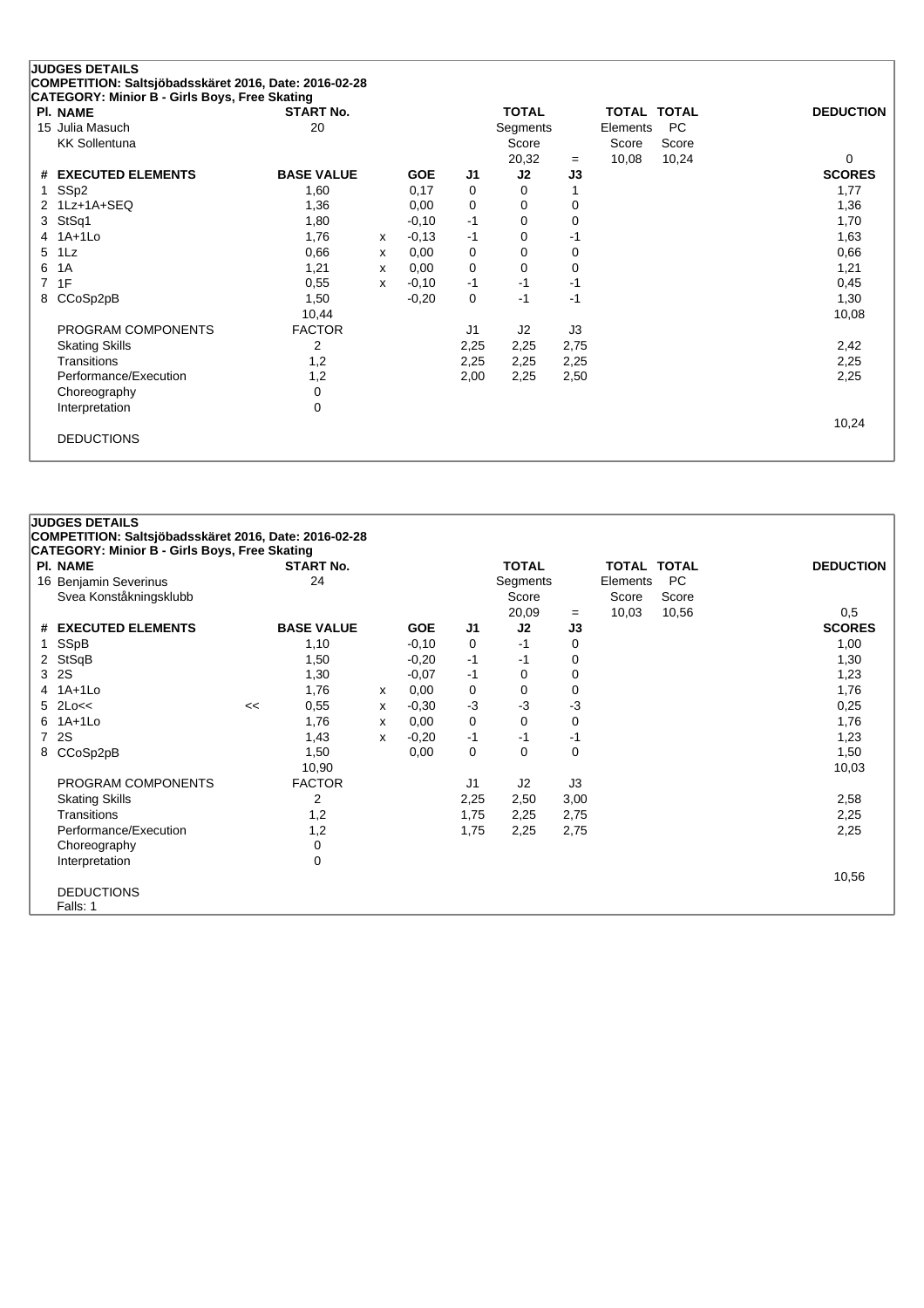|    | <b>JUDGES DETAILS</b><br>COMPETITION: Saltsjöbadsskäret 2016, Date: 2016-02-28 |                   |   |            |                |              |      |                    |           |                  |
|----|--------------------------------------------------------------------------------|-------------------|---|------------|----------------|--------------|------|--------------------|-----------|------------------|
|    | <b>CATEGORY: Minior B - Girls Boys, Free Skating</b>                           |                   |   |            |                |              |      |                    |           |                  |
|    | <b>PI. NAME</b>                                                                | <b>START No.</b>  |   |            |                | <b>TOTAL</b> |      | <b>TOTAL TOTAL</b> |           | <b>DEDUCTION</b> |
| 17 | Astrid Möller                                                                  | 23                |   |            |                | Segments     |      | Elements           | <b>PC</b> |                  |
|    | Haninge KK                                                                     |                   |   |            |                | Score        |      | Score              | Score     |                  |
|    |                                                                                |                   |   |            |                | 19,49        | $=$  | 9,55               | 9,94      | 0                |
| #  | <b>EXECUTED ELEMENTS</b>                                                       | <b>BASE VALUE</b> |   | <b>GOE</b> | J1             | J2           | J3   |                    |           | <b>SCORES</b>    |
| 1  | 2S                                                                             | 1,30              |   | $-0,20$    | $-1$           | $-1$         | $-1$ |                    |           | 1,10             |
| 2  | 1A                                                                             | 1,10              |   | 0,00       | 0              | 0            | 0    |                    |           | 1,10             |
| 3  | SSp2                                                                           | 1,60              |   | 0,33       | $\mathbf{1}$   | 0            |      |                    |           | 1,93             |
| 4  | StSqB                                                                          | 1,50              |   | $-0,20$    | $-1$           | -1           | 0    |                    |           | 1,30             |
| 5  | $1A+1A+SEQ$                                                                    | 1,94              | X | 0,00       | 0              | $\Omega$     | 0    |                    |           | 1,94             |
| 6  | S                                                                              | 0,00              | X | 0,00       | --             | --           | --   |                    |           | 0,00             |
| 7  | 1F                                                                             | 0,55              | x | 0,13       | 1              | 1            | 0    |                    |           | 0,68             |
|    | 8 CCoSp2p1                                                                     | 1,70              |   | $-0,20$    | 0              | $-1$         | $-1$ |                    |           | 1,50             |
|    |                                                                                | 9,69              |   |            |                |              |      |                    |           | 9,55             |
|    | PROGRAM COMPONENTS                                                             | <b>FACTOR</b>     |   |            | J <sub>1</sub> | J2           | J3   |                    |           |                  |
|    | <b>Skating Skills</b>                                                          | 2                 |   |            | 1,75           | 2,00         | 2,75 |                    |           | 2,17             |
|    | Transitions                                                                    | 1,2               |   |            | 2,00           | 2,25         | 2,75 |                    |           | 2,33             |
|    | Performance/Execution                                                          | 1,2               |   |            | 2,25           | 2,25         | 2,50 |                    |           | 2,33             |
|    | Choreography                                                                   | 0                 |   |            |                |              |      |                    |           |                  |
|    | Interpretation                                                                 | $\mathbf 0$       |   |            |                |              |      |                    |           |                  |
|    |                                                                                |                   |   |            |                |              |      |                    |           | 9,94             |
|    | <b>DEDUCTIONS</b>                                                              |                   |   |            |                |              |      |                    |           |                  |
|    |                                                                                |                   |   |            |                |              |      |                    |           |                  |

| <b>PI. NAME</b>       |    | CATEGORY: Minior B - Girls Boys, Free Skating<br><b>START No.</b> |   |            |      | <b>TOTAL</b>   |      | <b>TOTAL TOTAL</b> |       | <b>DEDUCTION</b> |
|-----------------------|----|-------------------------------------------------------------------|---|------------|------|----------------|------|--------------------|-------|------------------|
| 18 Tyra Ramberg       |    | 7                                                                 |   |            |      | Segments       |      | Elements           | PC    |                  |
| Enebybergs IF         |    |                                                                   |   |            |      | Score          |      | Score              | Score |                  |
|                       |    |                                                                   |   |            |      | 18,96          | $=$  | 8,80               | 10,66 | 0,5              |
| # EXECUTED ELEMENTS   |    | <b>BASE VALUE</b>                                                 |   | <b>GOE</b> | J1   | J2             | J3   |                    |       | <b>SCORES</b>    |
| 2S<<                  | << | 0,40                                                              |   | $-0,30$    | $-3$ | $-3$           | $-3$ |                    |       | 0,10             |
| 1A<br>$\overline{2}$  |    | 1,10                                                              |   | $-0,20$    | $-1$ | $-1$           | $-1$ |                    |       | 0,90             |
| LSp1<br>3             |    | 1,50                                                              |   | $-0,10$    | 0    | 0              | -1   |                    |       | 1,40             |
| 4 1F+1Lo              |    | 1,00                                                              |   | 0,00       | 0    | 0              | 0    |                    |       | 1,00             |
| $1\mathsf{L}z$<br>5   |    | 0,66                                                              | X | $-0,03$    | 0    | $-1$           | 0    |                    |       | 0,63             |
| CCoSp3p2<br>6         |    | 2,50                                                              |   | $-0,20$    | 0    | $-1$           | $-1$ |                    |       | 2,30             |
| 7 1F+1Lo              |    | 1,10                                                              | x | $-0.03$    | 0    | $-1$           | 0    |                    |       | 1,07             |
| StSqB<br>8            |    | 1,50                                                              |   | $-0,10$    | $-1$ | 0              | 0    |                    |       | 1,40             |
|                       |    | 9,76                                                              |   |            |      |                |      |                    |       | 8,80             |
| PROGRAM COMPONENTS    |    | <b>FACTOR</b>                                                     |   |            | J1   | J <sub>2</sub> | J3   |                    |       |                  |
| <b>Skating Skills</b> |    | 2                                                                 |   |            | 2,25 | 2,25           | 2,50 |                    |       | 2,33             |
| <b>Transitions</b>    |    | 1,2                                                               |   |            | 2,50 | 2,25           | 2,50 |                    |       | 2,42             |
| Performance/Execution |    | 1,2                                                               |   |            | 2,25 | 2,75           | 2,75 |                    |       | 2,58             |
| Choreography          |    | 0                                                                 |   |            |      |                |      |                    |       |                  |
| Interpretation        |    | 0                                                                 |   |            |      |                |      |                    |       |                  |
|                       |    |                                                                   |   |            |      |                |      |                    |       | 10,66            |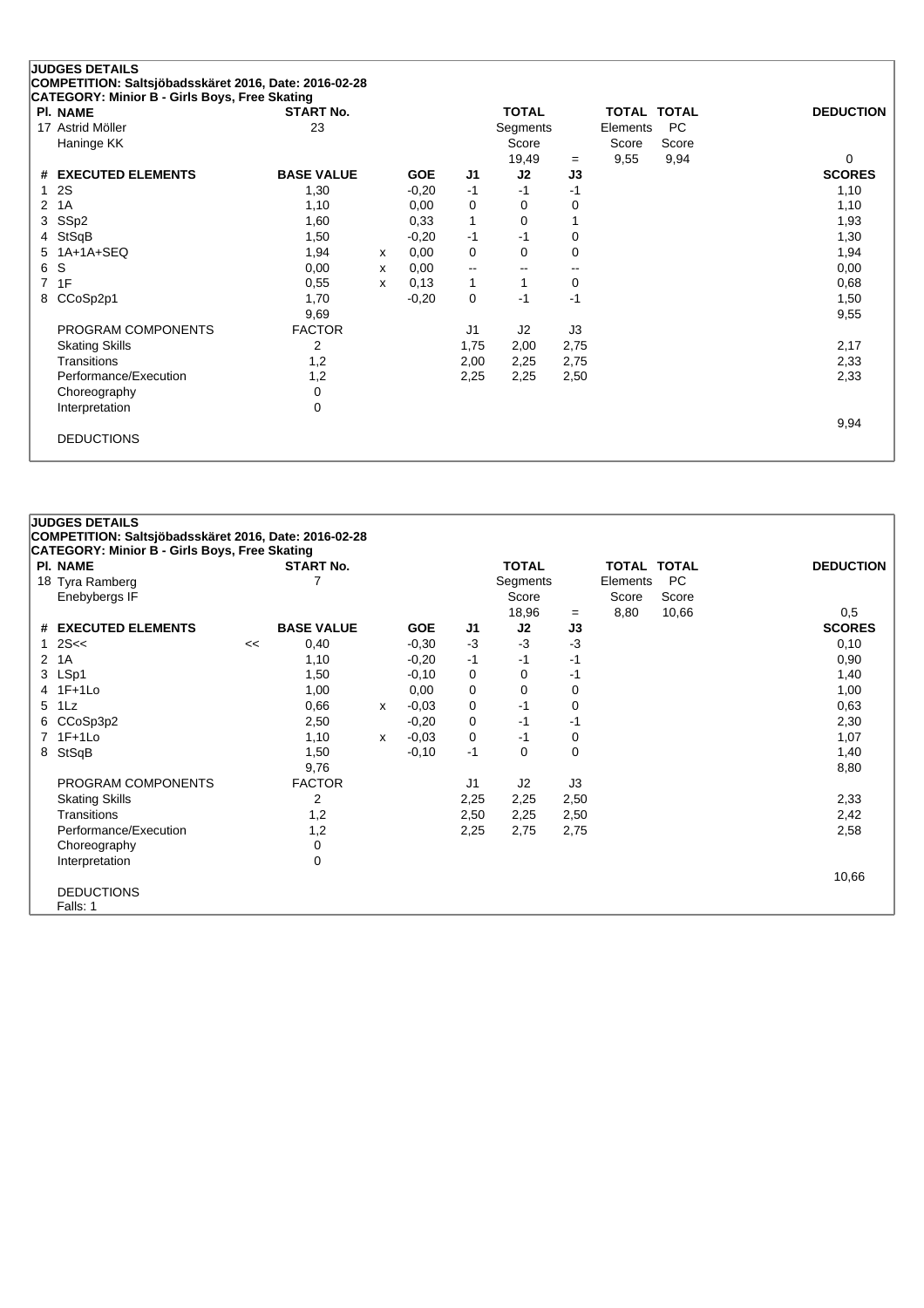| CATEGORY: Minior B - Girls Boys, Free Skating<br><b>PI. NAME</b> | <b>START No.</b>  |   |            |             | <b>TOTAL</b> |      | <b>TOTAL TOTAL</b> |           | <b>DEDUCTION</b> |
|------------------------------------------------------------------|-------------------|---|------------|-------------|--------------|------|--------------------|-----------|------------------|
| 19 Melissa Bentayeb                                              | 22                |   |            |             | Segments     |      | Elements           | <b>PC</b> |                  |
| Viggbyholms IK                                                   |                   |   |            |             | Score        |      | Score              | Score     |                  |
|                                                                  |                   |   |            |             | 18,94        | $=$  | 9,40               | 9,54      | 0                |
| <b>EXECUTED ELEMENTS</b><br>#                                    | <b>BASE VALUE</b> |   | <b>GOE</b> | J1          | J2           | J3   |                    |           | <b>SCORES</b>    |
| 1A<br>1                                                          | 1,10              |   | 0,07       | 1           | 0            | 0    |                    |           | 1,17             |
| 1Lo<br>2                                                         | 0,50              |   | 0,00       | 0           | 0            | 0    |                    |           | 0,50             |
| SSp2<br>3                                                        | 1,60              |   | 0,00       | 0           | 0            | 0    |                    |           | 1,60             |
| 1F<br>4                                                          | 0,50              |   | 0,00       | 0           | $\Omega$     | 0    |                    |           | 0,50             |
| $1A+1A+SEQ$<br>5.                                                | 1,94              | x | 0,00       | 0           | 0            | 0    |                    |           | 1,94             |
| $1S+1L0$<br>6                                                    | 0,99              | X | 0,00       | $\mathbf 0$ | 0            | 0    |                    |           | 0,99             |
| StSqB<br>7                                                       | 1,50              |   | $-0,40$    | $-1$        | $-2$         | $-1$ |                    |           | 1,10             |
| CCoSp3pB<br>8                                                    | 1,70              |   | $-0,10$    | $\mathbf 0$ | $\Omega$     | $-1$ |                    |           | 1,60             |
|                                                                  | 9,83              |   |            |             |              |      |                    |           | 9,40             |
| PROGRAM COMPONENTS                                               | <b>FACTOR</b>     |   |            | J1          | J2           | J3   |                    |           |                  |
| <b>Skating Skills</b>                                            | 2                 |   |            | 2,25        | 1,75         | 2,50 |                    |           | 2,17             |
| Transitions                                                      | 1,2               |   |            | 1,75        | 2,25         | 2,25 |                    |           | 2,08             |
| Performance/Execution                                            | 1,2               |   |            | 2,00        | 2,50         | 2,25 |                    |           | 2,25             |
| Choreography                                                     | 0                 |   |            |             |              |      |                    |           |                  |
| Interpretation                                                   | 0                 |   |            |             |              |      |                    |           |                  |
|                                                                  |                   |   |            |             |              |      |                    |           | 9,54             |

|              | <b>JUDGES DETAILS</b>                                 |    |                   |   |            |      |              |      |                    |           |                  |
|--------------|-------------------------------------------------------|----|-------------------|---|------------|------|--------------|------|--------------------|-----------|------------------|
|              | COMPETITION: Saltsjöbadsskäret 2016, Date: 2016-02-28 |    |                   |   |            |      |              |      |                    |           |                  |
|              | CATEGORY: Minior B - Girls Boys, Free Skating         |    |                   |   |            |      |              |      |                    |           |                  |
|              | <b>PI. NAME</b>                                       |    | <b>START No.</b>  |   |            |      | <b>TOTAL</b> |      | <b>TOTAL TOTAL</b> |           | <b>DEDUCTION</b> |
|              | 20 Sofia Permjakova                                   |    | 19                |   |            |      | Segments     |      | Elements           | <b>PC</b> |                  |
|              | Botkyrka KK                                           |    |                   |   |            |      | Score        |      | Score              | Score     |                  |
|              |                                                       |    |                   |   |            |      | 18,78        | $=$  | 10,04              | 9,24      | 0,5              |
|              | # EXECUTED ELEMENTS                                   |    | <b>BASE VALUE</b> |   | <b>GOE</b> | J1   | J2           | J3   |                    |           | <b>SCORES</b>    |
| $\mathbf{1}$ | 1Lz                                                   |    | 0,60              |   | $-0,03$    | $-1$ | 0            | 0    |                    |           | 0,57             |
|              | $2 \, 2S <$                                           | << | 0,40              |   | $-0.30$    | $-3$ | $-3$         | $-3$ |                    |           | 0,10             |
| 3            | StSqB                                                 |    | 1,50              |   | $-0,30$    | $-1$ | -1           | -1   |                    |           | 1,20             |
|              | 4 CCoSp3p2                                            |    | 2,50              |   | $-0,10$    | $-1$ | $\Omega$     | 0    |                    |           | 2,40             |
| 5            | $1A+1A+SEQ$                                           |    | 1,94              | X | $-0,27$    | $-1$ | $-2$         | $-1$ |                    |           | 1,67             |
| 6            | 1F                                                    |    | 0,55              | x | $-0.03$    | 0    | $-1$         | 0    |                    |           | 0,52             |
| $7^{\circ}$  | $1A+1T$                                               |    | 1,65              | x | 0,00       | 0    | 0            | 0    |                    |           | 1,65             |
| 8            | SSp2                                                  |    | 1,60              |   | 0,33       | 0    |              |      |                    |           | 1,93             |
|              |                                                       |    | 10,74             |   |            |      |              |      |                    |           | 10,04            |
|              | PROGRAM COMPONENTS                                    |    | <b>FACTOR</b>     |   |            | J1   | J2           | J3   |                    |           |                  |
|              | <b>Skating Skills</b>                                 |    | 2                 |   |            | 1,75 | 2,25         | 2,50 |                    |           | 2,17             |
|              | Transitions                                           |    | 1,2               |   |            | 1,75 | 1,75         | 2,25 |                    |           | 1,92             |
|              | Performance/Execution                                 |    | 1,2               |   |            | 1,75 | 2,25         | 2,50 |                    |           | 2,17             |
|              | Choreography                                          |    | 0                 |   |            |      |              |      |                    |           |                  |
|              | Interpretation                                        |    | 0                 |   |            |      |              |      |                    |           |                  |
|              |                                                       |    |                   |   |            |      |              |      |                    |           | 9,24             |
|              | <b>DEDUCTIONS</b>                                     |    |                   |   |            |      |              |      |                    |           |                  |
|              | Falls: 1                                              |    |                   |   |            |      |              |      |                    |           |                  |
|              |                                                       |    |                   |   |            |      |              |      |                    |           |                  |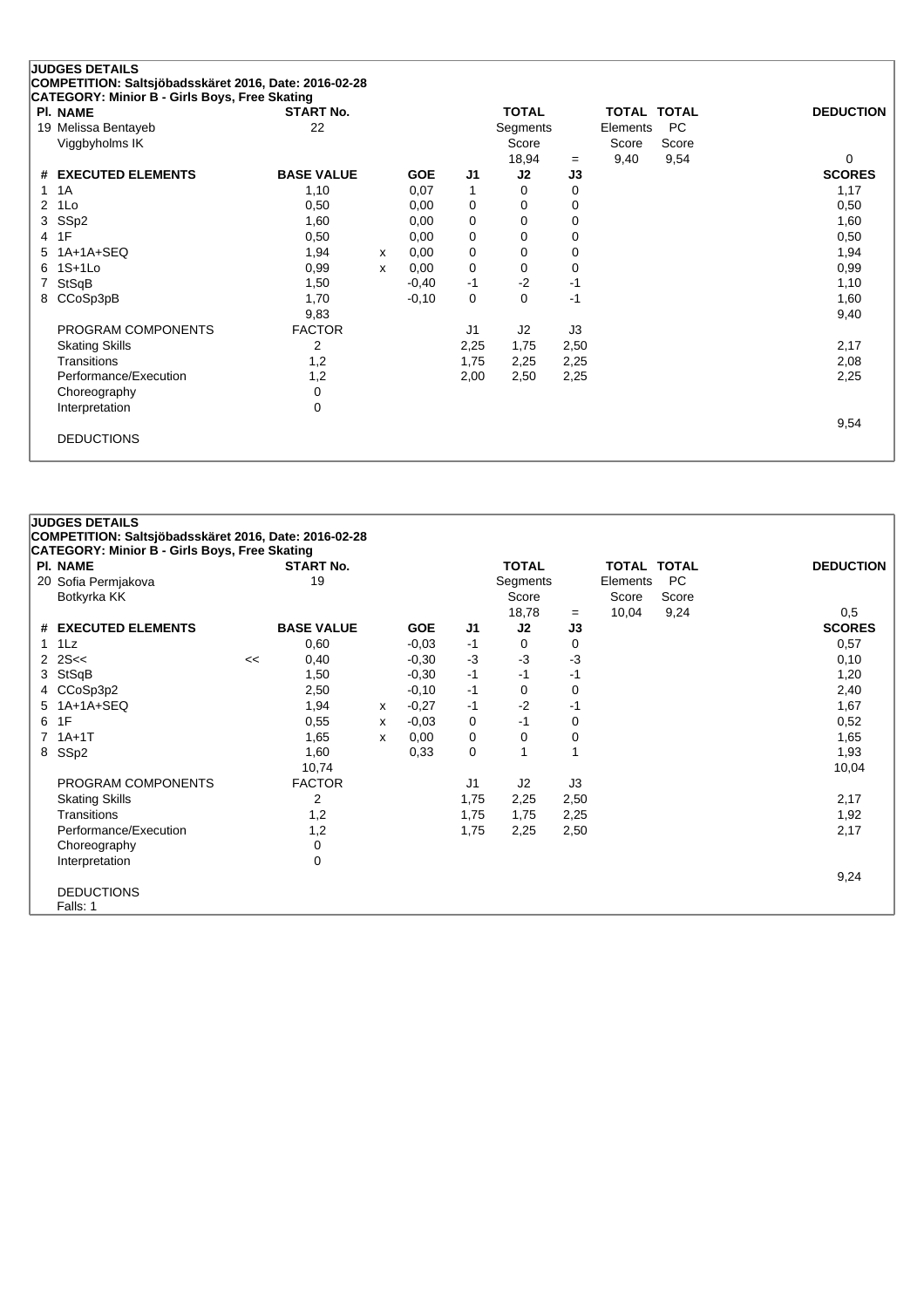|              | <b>PI. NAME</b>       |    | <b>START No.</b>  |   |            |             | <b>TOTAL</b> |             | <b>TOTAL TOTAL</b> |       | <b>DEDUCTION</b> |
|--------------|-----------------------|----|-------------------|---|------------|-------------|--------------|-------------|--------------------|-------|------------------|
|              | 21 Tyra Lindquist     |    |                   |   |            |             | Segments     |             | Elements           | PC.   |                  |
|              | Vallentuna KK         |    |                   |   |            |             | Score        |             | Score              | Score | $\Omega$         |
|              | # EXECUTED ELEMENTS   |    | <b>BASE VALUE</b> |   | <b>GOE</b> | J1          | 18,75<br>J2  | $=$<br>J3   | 9,81               | 8,94  | <b>SCORES</b>    |
| $\mathbf{1}$ | 1A                    |    | 1,10              |   | 0,00       | 0           | 0            | 0           |                    |       | 1,10             |
| 2            | 1A+1A+SEQ             |    | 1,76              |   | 0,00       | 0           | 0            | 0           |                    |       | 1,76             |
| 3            | 2S                    |    | 1,30              |   | 0,00       | $\mathbf 0$ | 0            | $\mathbf 0$ |                    |       | 1,30             |
|              | 4 CCoSp3p1            |    | 2,00              |   | 0,00       | 0           | 0            | 0           |                    |       | 2,00             |
| 5            | StSqB                 |    | 1,50              |   | $-0,10$    | $-1$        | 0            | $\mathbf 0$ |                    |       | 1,40             |
| 6            | 2S                    |    | 1,43              | X | $-0,60$    | $-3$        | $-3$         | $-3$        |                    |       | 0,83             |
|              | $7$ $2F <$            | << | 0,55              | x | $-0,30$    | $-3$        | $-3$         | $-3$        |                    |       | 0,25             |
|              | 8 SSpB                |    | 1,10              |   | 0,07       | 0           | 1            | $-1$        |                    |       | 1,17             |
|              |                       |    | 10,74             |   |            |             |              |             |                    |       | 9,81             |
|              | PROGRAM COMPONENTS    |    | <b>FACTOR</b>     |   |            | J1          | J2           | J3          |                    |       |                  |
|              | <b>Skating Skills</b> |    | 2                 |   |            | 1,75        | 2,25         | 2,50        |                    |       | 2,17             |
|              | Transitions           |    | 1,2               |   |            | 1,50        | 2,00         | 2,25        |                    |       | 1,92             |
|              | Performance/Execution |    | 1,2               |   |            | 1,50        | 2,00         | 2,25        |                    |       | 1,92             |
|              | Choreography          |    | 0                 |   |            |             |              |             |                    |       |                  |
|              | Interpretation        |    | 0                 |   |            |             |              |             |                    |       |                  |
|              | <b>DEDUCTIONS</b>     |    |                   |   |            |             |              |             |                    |       | 8,94             |

|              | <b>JUDGES DETAILS</b>                                 |    |                   |   |            |      |                |      |                    |           |                  |
|--------------|-------------------------------------------------------|----|-------------------|---|------------|------|----------------|------|--------------------|-----------|------------------|
|              | COMPETITION: Saltsjöbadsskäret 2016, Date: 2016-02-28 |    |                   |   |            |      |                |      |                    |           |                  |
|              | CATEGORY: Minior B - Girls Boys, Free Skating         |    |                   |   |            |      |                |      |                    |           |                  |
|              | <b>PI. NAME</b>                                       |    | <b>START No.</b>  |   |            |      | <b>TOTAL</b>   |      | <b>TOTAL TOTAL</b> |           | <b>DEDUCTION</b> |
|              | 22 Sophia Östgren                                     |    | 21                |   |            |      | Segments       |      | Elements           | <b>PC</b> |                  |
|              | Stockholms KK                                         |    |                   |   |            |      | Score          |      | Score              | Score     |                  |
|              |                                                       |    |                   |   |            |      | 18,59          | $=$  | 7,95               | 11,14     | 0,5              |
|              | # EXECUTED ELEMENTS                                   |    | <b>BASE VALUE</b> |   | <b>GOE</b> | J1   | J2             | J3   |                    |           | <b>SCORES</b>    |
| $\mathbf{1}$ | 1A                                                    |    | 1,10              |   | 0,07       | 0    |                | 0    |                    |           | 1,17             |
| $\mathbf{2}$ | 2S<<                                                  | << | 0,40              |   | $-0.30$    | $-3$ | -3             | $-3$ |                    |           | 0,10             |
|              | 3 SSpB                                                |    | 1,10              |   | 0,00       | 0    | $\Omega$       | 0    |                    |           | 1,10             |
| 4            | 1A+1A+SEQ                                             |    | 1,76              |   | 0,00       | 0    | 0              | 0    |                    |           | 1,76             |
| 5            | 1Lo                                                   |    | 0,50              |   | 0,00       | 0    | 0              | 0    |                    |           | 0,50             |
| 6            | $2S < +S EQ$                                          | << | 0,35              | x | $-0,30$    | $-3$ | $-3$           | $-3$ |                    |           | 0,05             |
|              | CCoSp2p1                                              |    | 1,70              |   | 0,00       | 0    | 0              | 0    |                    |           | 1,70             |
| 8            | StSqB                                                 |    | 1,50              |   | 0,07       | 0    | $-1$           |      |                    |           | 1,57             |
|              |                                                       |    | 8,41              |   |            |      |                |      |                    |           | 7,95             |
|              | PROGRAM COMPONENTS                                    |    | <b>FACTOR</b>     |   |            | J1   | J <sub>2</sub> | J3   |                    |           |                  |
|              | <b>Skating Skills</b>                                 |    | 2                 |   |            | 2,25 | 2,25           | 2,75 |                    |           | 2,42             |
|              | <b>Transitions</b>                                    |    | 1,2               |   |            | 2,50 | 2,00           | 2,75 |                    |           | 2,42             |
|              | Performance/Execution                                 |    | 1,2               |   |            | 2,50 | 2,75           | 3,25 |                    |           | 2,83             |
|              | Choreography                                          |    | 0                 |   |            |      |                |      |                    |           |                  |
|              | Interpretation                                        |    | 0                 |   |            |      |                |      |                    |           |                  |
|              |                                                       |    |                   |   |            |      |                |      |                    |           | 11,14            |
|              | <b>DEDUCTIONS</b>                                     |    |                   |   |            |      |                |      |                    |           |                  |
|              | Falls: 1                                              |    |                   |   |            |      |                |      |                    |           |                  |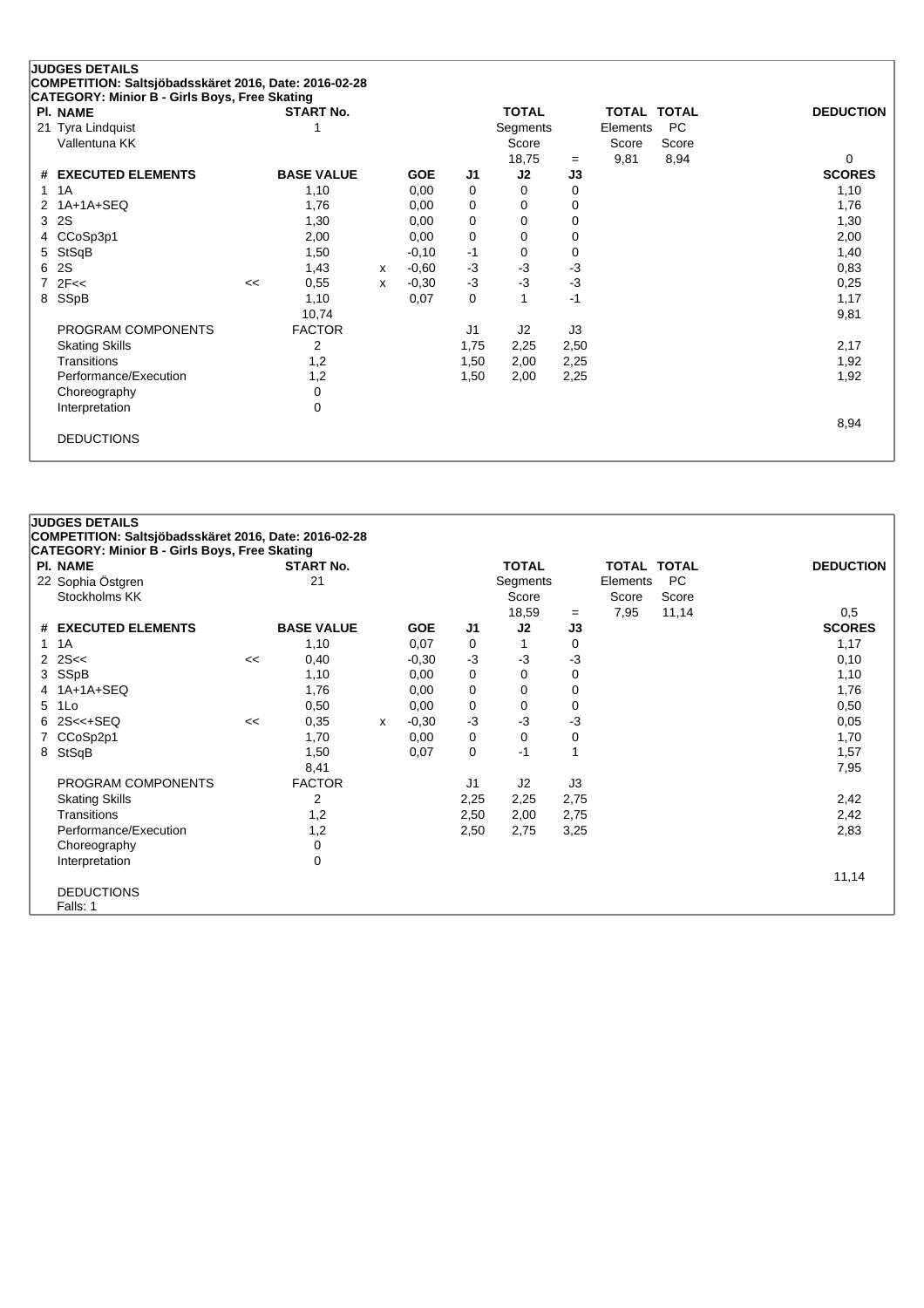|   | <b>JUDGES DETAILS</b><br>COMPETITION: Saltsjöbadsskäret 2016, Date: 2016-02-28 |                   |   |            |                |              |      |                    |           |                  |
|---|--------------------------------------------------------------------------------|-------------------|---|------------|----------------|--------------|------|--------------------|-----------|------------------|
|   | CATEGORY: Minior B - Girls Boys, Free Skating                                  |                   |   |            |                |              |      |                    |           |                  |
|   | <b>PI. NAME</b>                                                                | <b>START No.</b>  |   |            |                | <b>TOTAL</b> |      | <b>TOTAL TOTAL</b> |           | <b>DEDUCTION</b> |
|   | 23 Filippa Nelling                                                             | 12                |   |            |                | Segments     |      | Elements           | <b>PC</b> |                  |
|   | <b>IFK Österåkers KK</b>                                                       |                   |   |            |                | Score        |      | Score              | Score     |                  |
|   |                                                                                |                   |   |            |                | 18,56        | $=$  | 8,80               | 10,26     | 0,5              |
| # | <b>EXECUTED ELEMENTS</b>                                                       | <b>BASE VALUE</b> |   | <b>GOE</b> | J <sub>1</sub> | J2           | J3   |                    |           | <b>SCORES</b>    |
|   | SSp1                                                                           | 1,30              |   | 0,17       | 1              | 0            | 0    |                    |           | 1,47             |
| 2 | 1Lo                                                                            | 0,50              |   | 0,00       | 0              | 0            | 0    |                    |           | 0,50             |
| 3 | StSqB                                                                          | 1,50              |   | $-0,30$    | $-1$           | $-1$         | $-1$ |                    |           | 1,20             |
| 4 | 1A                                                                             | 1,10              |   | $-0,13$    | 0              | $-1$         | -1   |                    |           | 0,97             |
| 5 | CCoSp3p1                                                                       | 2,00              |   | 0,17       | 1              | 0            | 0    |                    |           | 2,17             |
| 6 | 1F                                                                             | 0,55              | x | $-0,03$    | 0              | $-1$         | 0    |                    |           | 0,52             |
|   | 1Lz+1A+SEQ                                                                     | 1,50              | x | $-0,60$    | $-3$           | $-3$         | $-3$ |                    |           | 0,90             |
| 8 | $1F+1Lo$                                                                       | 1,10              | x | $-0,03$    | $\mathbf 0$    | $-1$         | 0    |                    |           | 1,07             |
|   |                                                                                | 9,55              |   |            |                |              |      |                    |           | 8,80             |
|   | PROGRAM COMPONENTS                                                             | <b>FACTOR</b>     |   |            | J1             | J2           | J3   |                    |           |                  |
|   | <b>Skating Skills</b>                                                          | 2                 |   |            | 2,25           | 2,25         | 2,50 |                    |           | 2,33             |
|   | Transitions                                                                    | 1,2               |   |            | 2,25           | 2,25         | 2,25 |                    |           | 2,25             |
|   | Performance/Execution                                                          | 1,2               |   |            | 2,25           | 2,50         | 2,50 |                    |           | 2,42             |
|   | Choreography                                                                   | 0                 |   |            |                |              |      |                    |           |                  |
|   | Interpretation                                                                 | $\mathbf 0$       |   |            |                |              |      |                    |           |                  |
|   |                                                                                |                   |   |            |                |              |      |                    |           | 10,26            |
|   | <b>DEDUCTIONS</b>                                                              |                   |   |            |                |              |      |                    |           |                  |
|   | Falls: 1                                                                       |                   |   |            |                |              |      |                    |           |                  |

|                | <b>JUDGES DETAILS</b>                                 |                   |   |            |                |              |                          |                    |           |                  |
|----------------|-------------------------------------------------------|-------------------|---|------------|----------------|--------------|--------------------------|--------------------|-----------|------------------|
|                | COMPETITION: Saltsjöbadsskäret 2016, Date: 2016-02-28 |                   |   |            |                |              |                          |                    |           |                  |
|                | <b>CATEGORY: Minior B - Girls Boys, Free Skating</b>  |                   |   |            |                |              |                          |                    |           |                  |
|                | <b>PI. NAME</b>                                       | <b>START No.</b>  |   |            |                | <b>TOTAL</b> |                          | <b>TOTAL TOTAL</b> |           | <b>DEDUCTION</b> |
|                | 24 Karolina Gullå                                     | 6                 |   |            |                | Segments     |                          | Elements           | <b>PC</b> |                  |
|                | <b>KK Sollentuna</b>                                  |                   |   |            |                | Score        |                          | Score              | Score     |                  |
|                |                                                       |                   |   |            |                | 17,18        | $=$                      | 9,52               | 7,66      | 0                |
|                | # EXECUTED ELEMENTS                                   | <b>BASE VALUE</b> |   | <b>GOE</b> | J1             | J2           | J3                       |                    |           | <b>SCORES</b>    |
| $\mathbf{1}$   | 2Lo                                                   | 1,80              |   | $-0,40$    | $-1$           | $-1$         | $-2$                     |                    |           | 1,40             |
| $\overline{2}$ | 1A                                                    | 1,10              |   | $-0.07$    | $-1$           | 0            | 0                        |                    |           | 1,03             |
| 3              | SSp*                                                  | $\star$<br>0,00   |   | 0,00       | ۰.             | --           | $\overline{\phantom{a}}$ |                    |           | 0,00             |
|                | StSqB                                                 | 1,50              |   | $-0.60$    | $-2$           | $-2$         | $-2$                     |                    |           | 0,90             |
|                | 5 1F+1Lo                                              | 1,10              | x | 0,00       | 0              | 0            | 0                        |                    |           | 1,10             |
| 6              | 2Lo                                                   | 1,98              | х | $-0,30$    | $-1$           | $-1$         | -1                       |                    |           | 1,68             |
|                | $1A+1A+SEQ$                                           | 1,94              | x | $-0.13$    | $-1$           | $-1$         | 0                        |                    |           | 1,81             |
| 8              | CCoSp2p1                                              | 1,70              |   | $-0,10$    | 0              | 0            | $-1$                     |                    |           | 1,60             |
|                |                                                       | 11,12             |   |            |                |              |                          |                    |           | 9,52             |
|                | PROGRAM COMPONENTS                                    | <b>FACTOR</b>     |   |            | J <sub>1</sub> | J2           | J3                       |                    |           |                  |
|                | <b>Skating Skills</b>                                 | 2                 |   |            | 2,00           | 1,50         | 2,00                     |                    |           | 1,83             |
|                | Transitions                                           | 1,2               |   |            | 1,75           | 1,25         | 1,75                     |                    |           | 1,58             |
|                | Performance/Execution                                 | 1,2               |   |            | 1,75           | 1,50         | 2,00                     |                    |           | 1,75             |
|                | Choreography                                          | 0                 |   |            |                |              |                          |                    |           |                  |
|                | Interpretation                                        | 0                 |   |            |                |              |                          |                    |           |                  |
|                |                                                       |                   |   |            |                |              |                          |                    |           | 7,66             |
|                | <b>DEDUCTIONS</b>                                     |                   |   |            |                |              |                          |                    |           |                  |
|                |                                                       |                   |   |            |                |              |                          |                    |           |                  |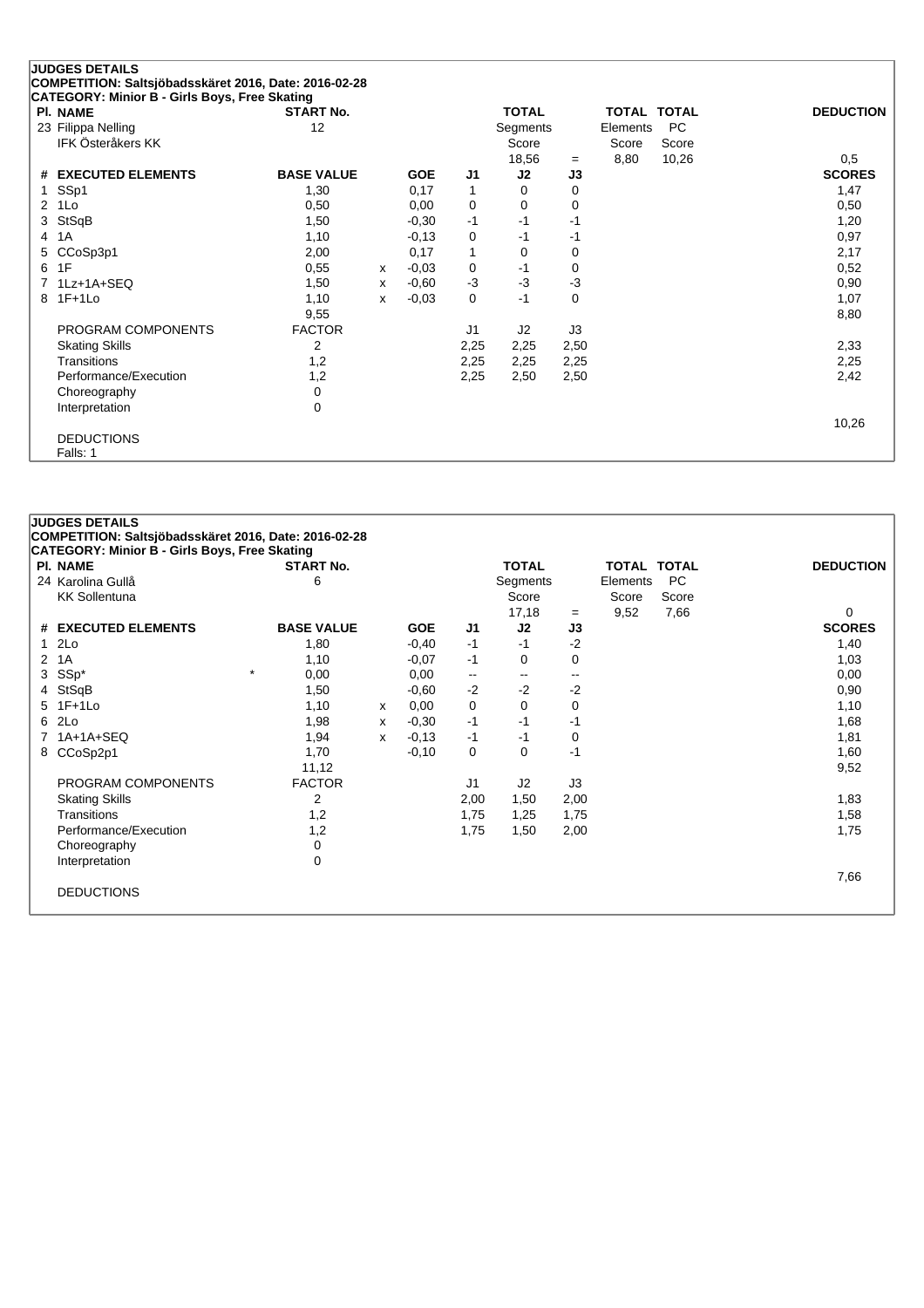| <b>JUDGES DETAILS</b><br>COMPETITION: Saltsjöbadsskäret 2016, Date: 2016-02-28 |                                               |         |                   |              |            |                          |                          |           |          |                    |                      |
|--------------------------------------------------------------------------------|-----------------------------------------------|---------|-------------------|--------------|------------|--------------------------|--------------------------|-----------|----------|--------------------|----------------------|
|                                                                                | CATEGORY: Minior B - Girls Boys, Free Skating |         |                   |              |            |                          |                          |           |          |                    |                      |
|                                                                                | <b>PI. NAME</b>                               |         | <b>START No.</b>  |              |            |                          | <b>TOTAL</b>             |           |          | <b>TOTAL TOTAL</b> | <b>DEDUCTION</b>     |
|                                                                                | 25 Julia Dzibalova                            |         | 26                |              |            |                          | Segments                 |           | Elements | <b>PC</b>          |                      |
|                                                                                | Boo SK                                        |         |                   |              |            |                          | Score                    |           | Score    | Score              |                      |
|                                                                                |                                               |         |                   |              |            |                          |                          |           |          |                    |                      |
|                                                                                | # EXECUTED ELEMENTS                           |         | <b>BASE VALUE</b> |              | <b>GOE</b> | J <sub>1</sub>           | 16,18<br>J2              | $=$<br>J3 | 7,68     | 9,00               | 0,5<br><b>SCORES</b> |
|                                                                                |                                               |         |                   |              |            |                          |                          |           |          |                    |                      |
| 1                                                                              | 1A                                            |         | 1,10              |              | 0,07       | 1                        | 0                        | 0         |          |                    | 1,17                 |
| $\mathbf{2}^{\circ}$                                                           | 2S<                                           | <<      | 0,40              |              | $-0,30$    | $-3$                     | $-3$                     | $-3$      |          |                    | 0,10                 |
| 3                                                                              | 2S                                            |         | 1,30              |              | $-0.60$    | $-3$                     | $-3$                     | $-3$      |          |                    | 0,70                 |
| 4                                                                              | $CoSp*$                                       | $\star$ | 0,00              |              | 0,00       | $\overline{\phantom{a}}$ | $\overline{\phantom{a}}$ | --        |          |                    | 0,00                 |
| 5                                                                              | StSqB                                         |         | 1,50              |              | $-0,10$    | 0                        | $-1$                     | 0         |          |                    | 1,40                 |
| 6                                                                              | 1T                                            |         | 0,44              | $\mathsf{x}$ | $-0.03$    | 0                        | $-1$                     | 0         |          |                    | 0,41                 |
|                                                                                | $1A+1Lo$                                      |         | 1,76              | $\mathsf{x}$ | $-0,13$    | 0                        | $-1$                     | $-1$      |          |                    | 1,63                 |
| 8                                                                              | SSp2                                          |         | 1,60              |              | 0,67       | $\mathbf{1}$             | $\overline{2}$           | 1         |          |                    | 2,27                 |
|                                                                                |                                               |         | 8,10              |              |            |                          |                          |           |          |                    | 7,68                 |
|                                                                                | PROGRAM COMPONENTS                            |         | <b>FACTOR</b>     |              |            | J <sub>1</sub>           | J2                       | J3        |          |                    |                      |
|                                                                                | <b>Skating Skills</b>                         |         | 2                 |              |            | 2,25                     | 1,75                     | 2,00      |          |                    | 2,00                 |
|                                                                                | Transitions                                   |         | 1,2               |              |            | 2,00                     | 2,25                     | 2,00      |          |                    | 2,08                 |
|                                                                                | Performance/Execution                         |         | 1,2               |              |            | 1,75                     | 2,00                     | 2,50      |          |                    | 2,08                 |
|                                                                                | Choreography                                  |         | 0                 |              |            |                          |                          |           |          |                    |                      |
|                                                                                |                                               |         | 0                 |              |            |                          |                          |           |          |                    |                      |
|                                                                                | Interpretation                                |         |                   |              |            |                          |                          |           |          |                    |                      |
|                                                                                |                                               |         |                   |              |            |                          |                          |           |          |                    | 9,00                 |
|                                                                                | <b>DEDUCTIONS</b>                             |         |                   |              |            |                          |                          |           |          |                    |                      |
|                                                                                | Falls: 1                                      |         |                   |              |            |                          |                          |           |          |                    |                      |

| <b>JUDGES DETAILS</b> |                                                       |         |                   |   |            |                          |                |                          |                    |           |                  |  |
|-----------------------|-------------------------------------------------------|---------|-------------------|---|------------|--------------------------|----------------|--------------------------|--------------------|-----------|------------------|--|
|                       | COMPETITION: Saltsjöbadsskäret 2016, Date: 2016-02-28 |         |                   |   |            |                          |                |                          |                    |           |                  |  |
|                       | CATEGORY: Minior B - Girls Boys, Free Skating         |         |                   |   |            |                          |                |                          |                    |           |                  |  |
|                       | <b>PI. NAME</b>                                       |         | <b>START No.</b>  |   |            |                          | <b>TOTAL</b>   |                          | <b>TOTAL TOTAL</b> |           | <b>DEDUCTION</b> |  |
|                       | 26 Vilda Piehl                                        |         | 15                |   |            |                          | Segments       |                          | Elements           | <b>PC</b> |                  |  |
|                       | <b>KK Sollentuna</b>                                  |         |                   |   |            |                          | Score          |                          | Score              | Score     |                  |  |
|                       |                                                       |         |                   |   |            |                          | 15,38          | $=$                      | 7,32               | 8,56      | 0.5              |  |
|                       | # EXECUTED ELEMENTS                                   |         | <b>BASE VALUE</b> |   | <b>GOE</b> | J1                       | J2             | J3                       |                    |           | <b>SCORES</b>    |  |
| $\mathbf{1}$          | 1Lz                                                   |         | 0,60              |   | 0,00       | 0                        | 0              | 0                        |                    |           | 0,60             |  |
|                       | 2 SSp2                                                |         | 1,60              |   | 0,50       | 1                        |                |                          |                    |           | 2,10             |  |
| 3                     | 1A                                                    |         | 1,10              |   | 0,00       | 0                        | 0              | 0                        |                    |           | 1,10             |  |
|                       | 4 2T<<+SEQ                                            | <<      | 0,32              |   | $-0.30$    | $-3$                     | $-3$           | $-3$                     |                    |           | 0,02             |  |
| 5                     | StSqB                                                 |         | 1,50              |   | $-0,20$    | 0                        | $-1$           | $-1$                     |                    |           | 1,30             |  |
|                       | $6$ 1 Lo+1 Lo                                         |         | 1,10              | x | 0,00       | 0                        | 0              | 0                        |                    |           | 1,10             |  |
|                       | 7 1F*+1Lo*                                            | $\star$ | 0,00              | X | 0,00       | $\overline{\phantom{a}}$ | --             | $\overline{\phantom{m}}$ |                    |           | 0,00             |  |
|                       | 8 CCoSp2p1                                            |         | 1,70              |   | $-0.60$    | $-2$                     | $-2$           | $-2$                     |                    |           | 1,10             |  |
|                       |                                                       |         | 7,92              |   |            |                          |                |                          |                    |           | 7,32             |  |
|                       | PROGRAM COMPONENTS                                    |         | <b>FACTOR</b>     |   |            | J1                       | J <sub>2</sub> | J3                       |                    |           |                  |  |
|                       | <b>Skating Skills</b>                                 |         | 2                 |   |            | 2,25                     | 1,50           | 1,75                     |                    |           | 1,83             |  |
|                       | Transitions                                           |         | 1,2               |   |            | 1,75                     | 1,75           | 1,75                     |                    |           | 1,75             |  |
|                       | Performance/Execution                                 |         | 1,2               |   |            | 2,25                     | 2,25           | 2,50                     |                    |           | 2,33             |  |
|                       | Choreography                                          |         | 0                 |   |            |                          |                |                          |                    |           |                  |  |
|                       | Interpretation                                        |         | 0                 |   |            |                          |                |                          |                    |           |                  |  |
|                       |                                                       |         |                   |   |            |                          |                |                          |                    |           | 8,56             |  |
|                       | <b>DEDUCTIONS</b>                                     |         |                   |   |            |                          |                |                          |                    |           |                  |  |
|                       | Falls: 1                                              |         |                   |   |            |                          |                |                          |                    |           |                  |  |
|                       |                                                       |         |                   |   |            |                          |                |                          |                    |           |                  |  |